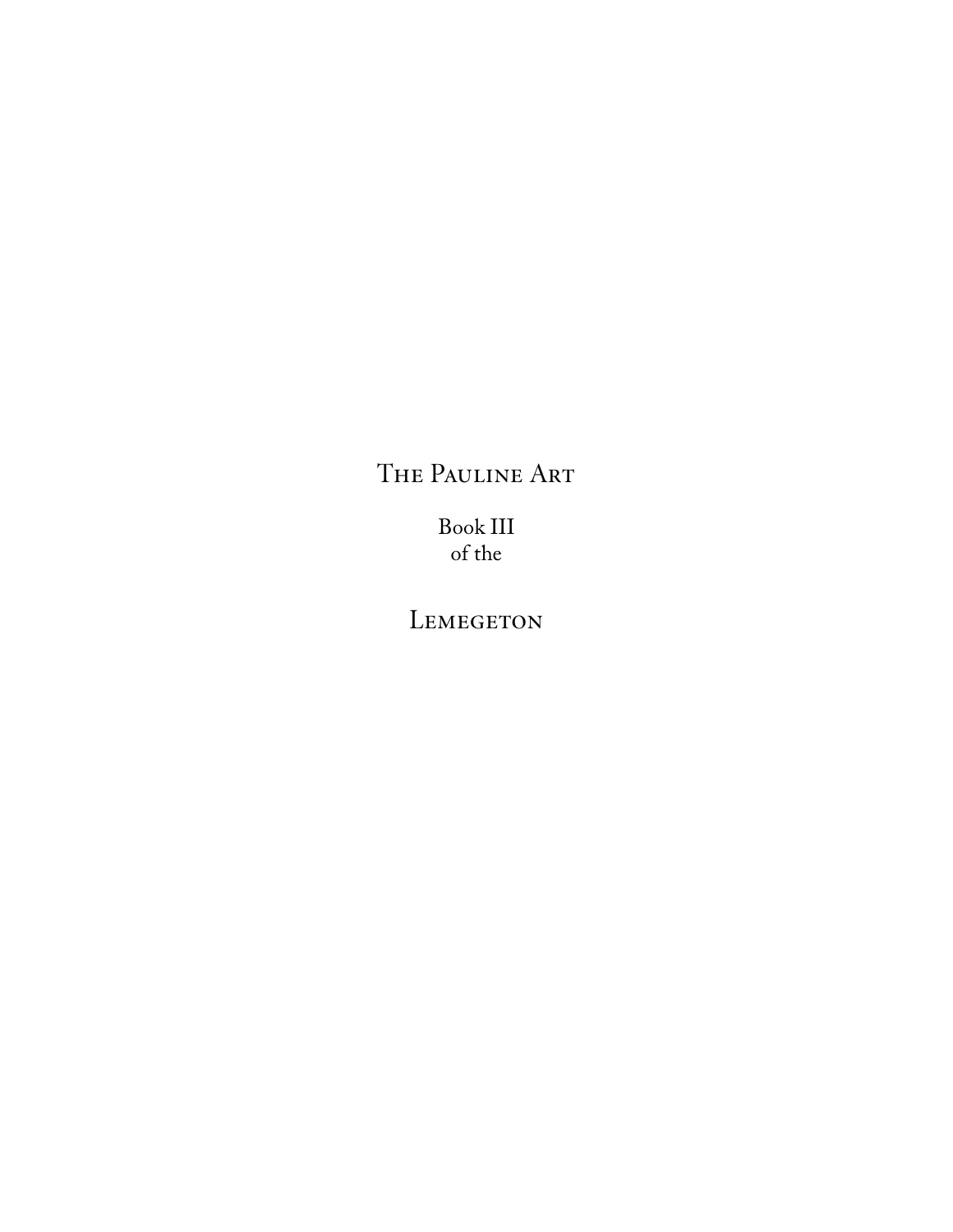# LEMEGETON: CLAVICULA SALOMONIS

Ars Paulina -- Book III of the Lemegeton

Transcribed from Sloane MS. 2731 and converted to Acrobat format by Benjamin Rowe, June, 1999

Afterword copyright 1999 by Benjamin Rowe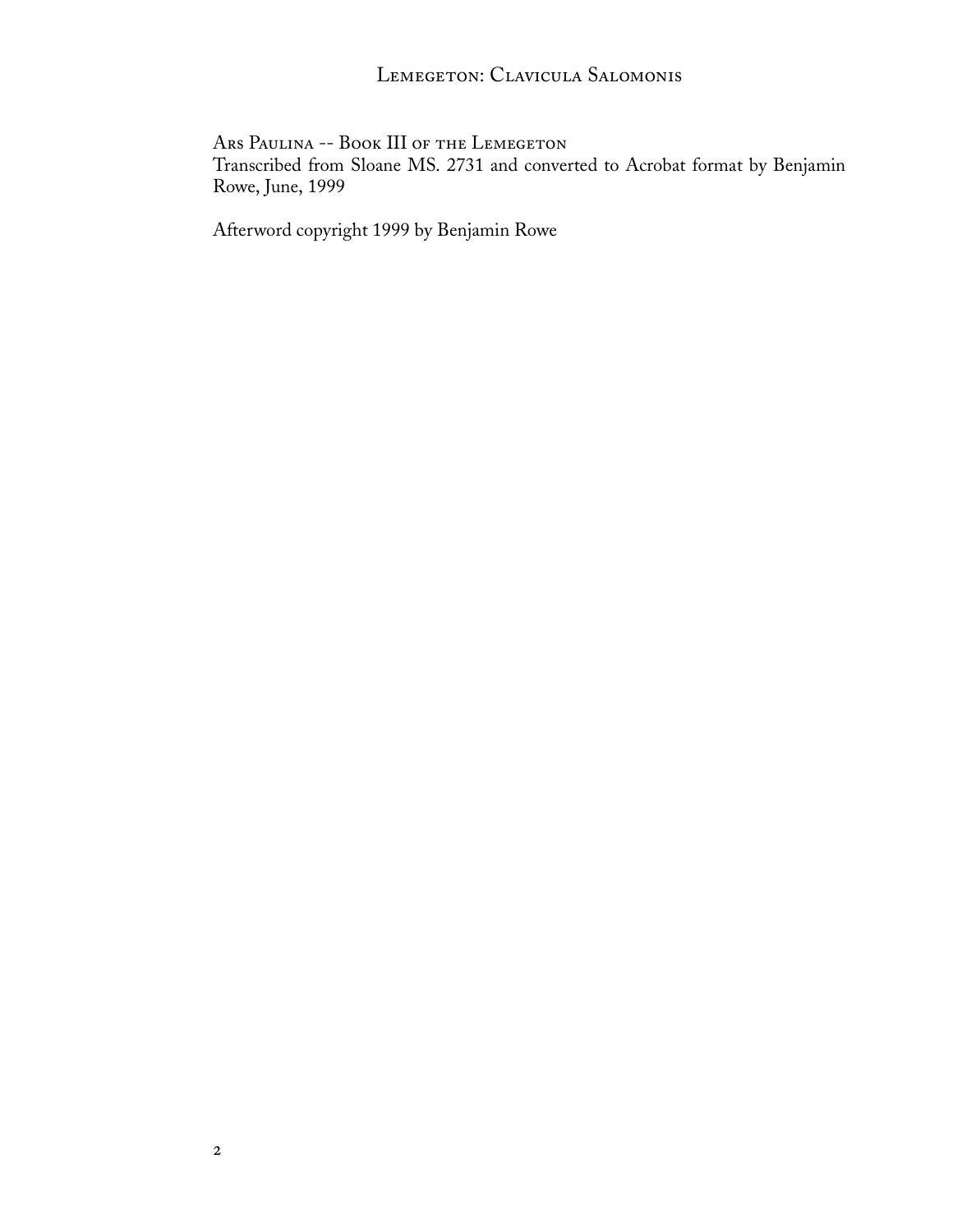# Here beginneth ye Book called the Art Pauline of Solomon the King,

& this is divided into two parts, the first the Angels of the Hours of the Day & Night, the second the Angels of the signs of the Zodiack, as hereafter followeth.

The nature of the 24 Angels of the Day & Night changeth every day & their offices is to do all things that is attributed to the 7 Planets but that changeth every day also, as for example, you may see in the following treatise is that the Angel Samael ruleth the first hour of the day beginning at Sun Rising, supposing it to be on a Monday, in the first hour of the day that is attributed to the Moon, and you call Samael or any of his Dukes, their offices in that hour is to do all things that is attributed to the Moon but if you call him or any of his servants Dukes on a Tuesday morning at Sunrising being the first hour of the Day their offices is to do all things that is attributed to Mars & so the like rule is to be observed in the first hour of every day & the like is to be observed of the Angels & their servants that ruleth any of the other hours either in the Day or Night, also again there is an observation (rule) to be observed in making the seals of the 24 Angels, according to the time of the year, day and hour that you call the Angel or his servants in to do your will, but you cannot mistake therein if you do but observe the example that is laid down in the following work, they being all fitted for the tenth day of March, being on a Wednesday in the year 1641 according to the old account.<sup>1</sup> To know what is attributed to the 7 Planets, I do refer you to the books of Astrology whereof large volumes hath been written.

 When the seal is made according to the former directions, lay it upon the Table of Practice, upon that part of the Table that it notes with the Character that the Lord of the Ascendant is of, lay your hand on the seal & say the Conjuration that is at the latter end of this third part for it serves of all, only changing the names according to the time you work.

<sup>1.</sup> See the Afterword for discussion of some issues presented in this paragraph.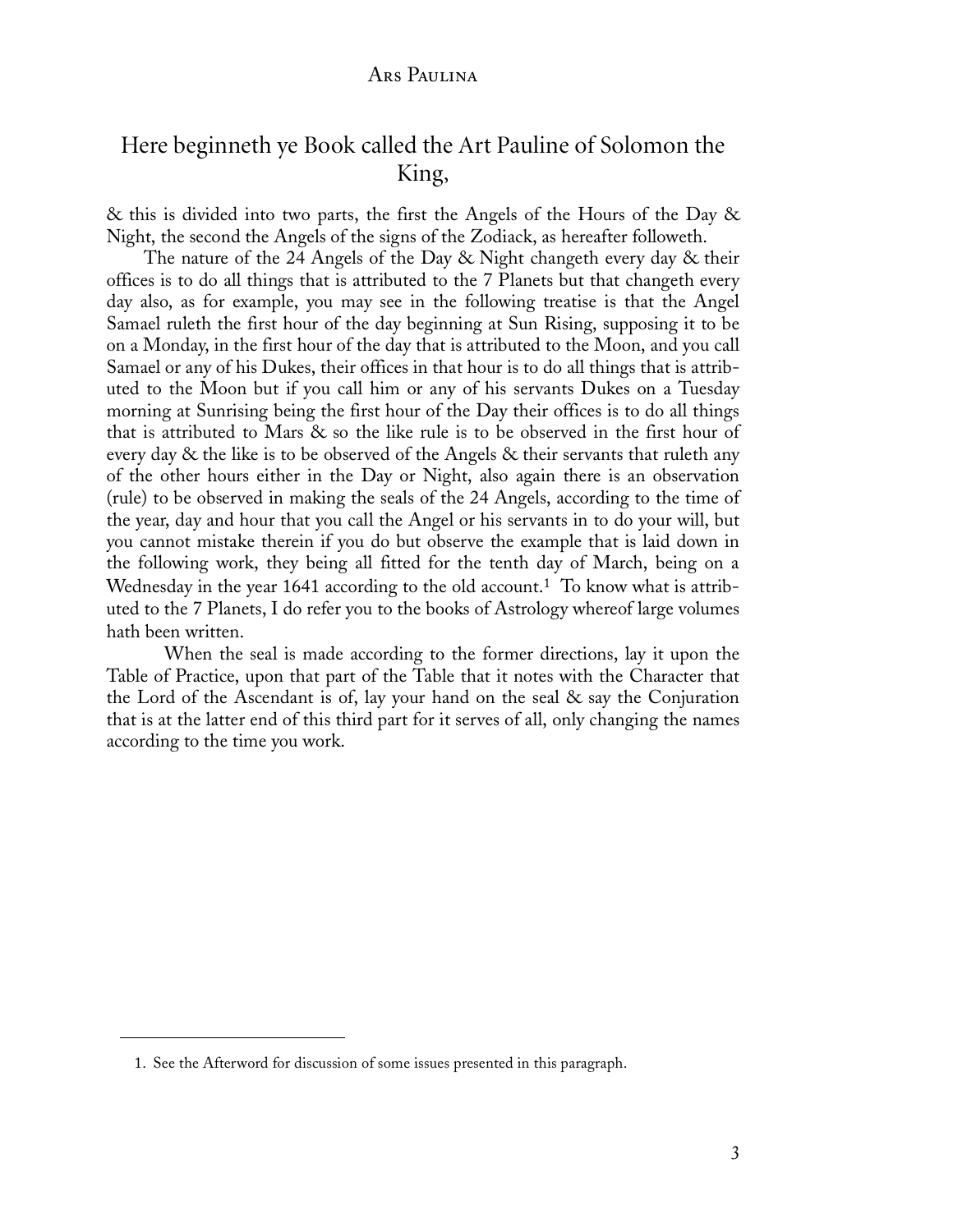Lemegeton: Clavicula Salomonis



The perfume is to be made of such things as is attributed to the 7 Planets, &c. **Note:**  $\circlearrowleft$  is the lord of the Ascendant of every first hour of the day whilst the Sun goes through Aries & Scorpio, so is  $\varphi$  the Ascendant every first hour whilst the  $\odot$  goes through  $\odot$  &  $\rightleftharpoons$  so the like of the rest.

### The 24 Hours of the Day & Night

The first hour of the day is ruled by an Angel called **Samael**, who hath under his command many Dukes & servants whereof we shall mention 8 of the Chief Dukes which is sufficient for practise, who hath 444 servants to attend them, their names are as followeth (viz) **Ameniel, Charpon, Darosiel, Monasiel, Brumiel, Nestoriel, Chremas, Meresyn**; now to make a seal for any of these 8 Dukes or their Chief Prince **Samael**, do as followeth, first write the character of the Lord of the Ascendant, secondly the Moon afterwards the rest of the Planets; after that the Characters & Sign that ascends upon the 12th. house in that hour, as it shows in the Sigil following, which is fitted for the 10th. day of March, in the year of our Lord 1641, being on a Wednesday & the first hour of the Day.

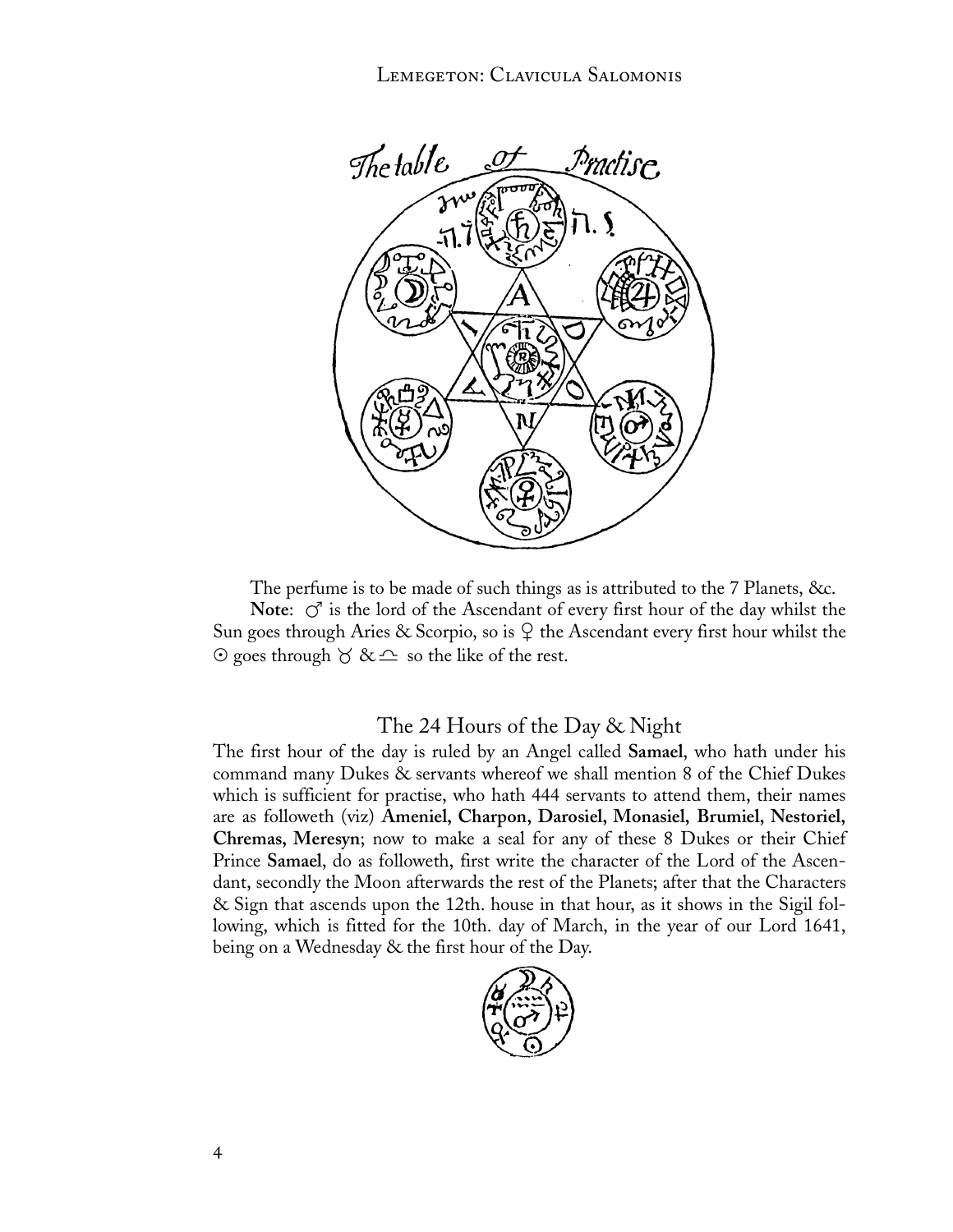The 2nd. hour of the day is called **Sovormi**, and the Angel that governs this hour is called **Anael**, who hath 10 chief Dukes to attend him, whereof we shall make mention of 9, but the 3 first are of the Chief & the other 6 are of the under Dukes. They have 330 servants to attend them. These 9 are as followeth: **Menerches, Sarchiel, Cardiel, Orphiel, Elmoijm, Ruosiel, Ermosiel, Granijel.** & when you have a desire to work in the second hour of Wednesday on the 10th. day of March make a seal before on clean paper or parchment, writing first the character of the Lord of the Ascendant, then the rest of the planets & the Sign of the 12th. house as you see it in the Sigil. & when it is made, lay it on that part of the Table that hath the same Character as the Lord of the Ascendant is. Observe this rule in all the following part you cannot err. Then say the Conjuration at the latter end.



The 3rd. hour of the day is called **Danlor**, & the Angel thereof is called **Veguaniel**, who hath 20 Chief Dukes & 200 lesser & a great many servants to attend them, whereof we shall mention 4 of the Chief Dukes & 8 of the lesser Dukes who hath 1700 servants to attend them. Their names are as followeth: **Ansmiel, Persiel, Mursiel, Zoetiel, Drelmech, Sadimel, Parniel, Comadiel, Gemary, Xautiel, Serviel, Euriel**, these being sufficient for practise. Make a seal suitable to the day & hour of the year, as this is for the time before mentioned, & you cannot Err. Then say the Conjuration.



The 4th. hour of the day is called **Elechin** & the Angel that ruleth that hour is called **Vachmiel**, who hath 10 Chief Dukes & 100 under Dukes besides many servants, whereof we shall mention 5 of the Chief Dukes & 10 of the under Dukes, who hath 155 servants to attend them. Their names are as followeth: **Ammiel, Larmiel, Martfiel, Ormijel, Zantiel, Emertiel, Permiel, Queriel, Serubiel, Daniel, Fermiel, Thuzez, Vaaesiel, Zasviel, Harmiel**, they being sufficient for practise. Make a seal suitable for this hour as before directed, & you cannot err. The form of it will be as this is here for the time before mentioned & when it is made, do as you were before directed. Then say the Conjuration.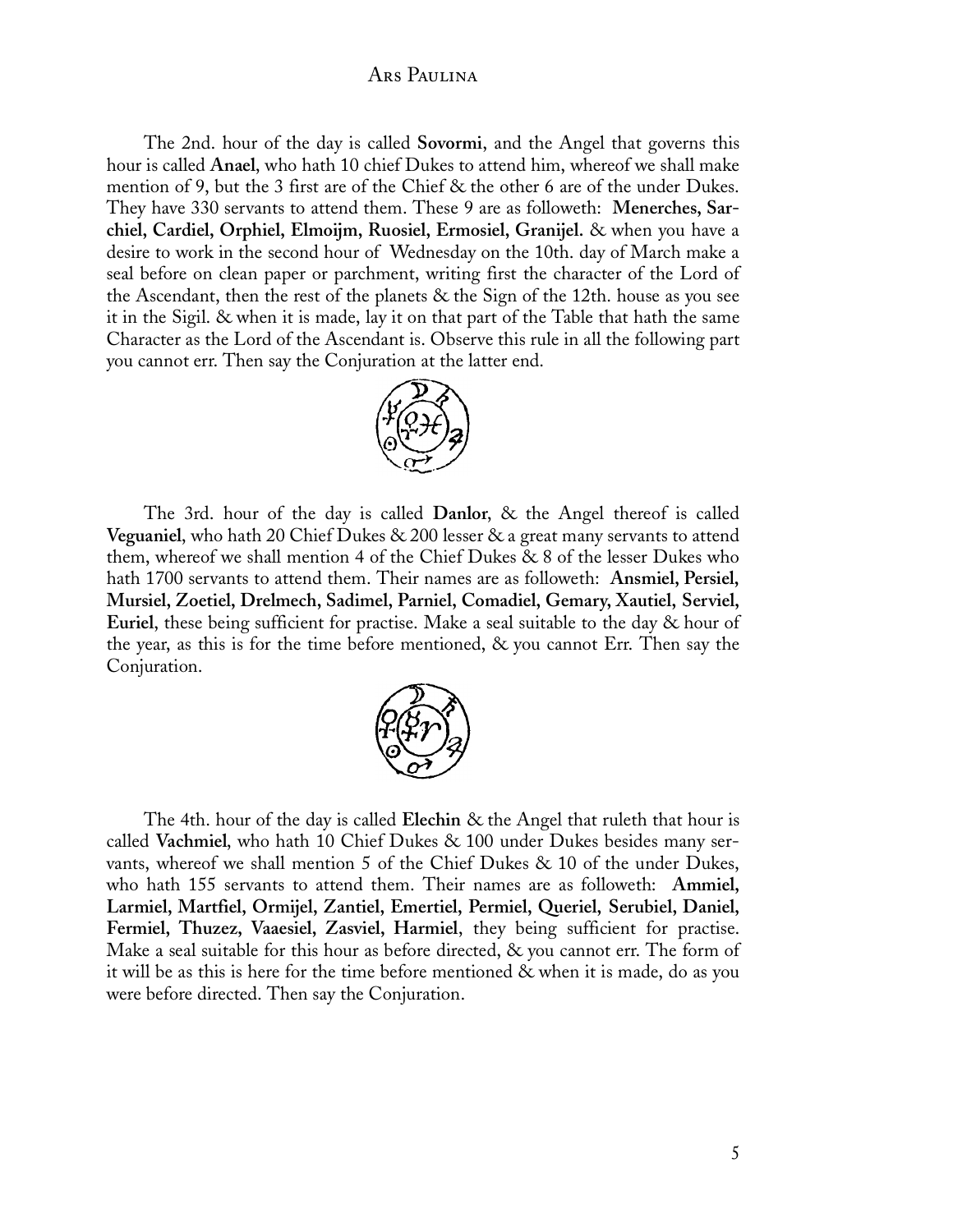

The 5th. hour of every day is called **Tealeach** & the Angel ruling it is called **Sasquiel**, he hath 10 Chief Dukes & 100 lesser Dukes & many servants, whereof we shall mention 5 of the Chief & 10 of the lessor Dukes who hath 5550 servants to attend them. Their names is (viz): **Damiel, Aramiel, Maroch, Serapiel, Putrsiel Jameriel, Futuniel, Ramesiel, Amisiel, Omezach, Lameros, Zathiel, Fustiel, Bariel**, being sufficient for practise. Then make a seal suitable for the time, as I have here given you an example of, for the Day aforesaid & year 1641. When you have made it, lay it upon the table as you were before directed & say the Conjuration.



The 6th. hour of the day is called **Genphorim**, & the Angel ruling that hour is called **Samiel**, who hath 10 Chief Dukes & 100 lesser Dukes besides many other inferior servants, whereof we shall mention 5 of the Chief Dukes & 10 of the lesser, who hath 5550 servants to attend them. Their names are these (viz): **Arnebiel, Charuch, Medusiel, Nathmiel, Pemiel, Jamiel, Jenotriel, Sameon, Trasiel, Zamion, Nedaber, Permon, Brasiel, Comosiel, Enader**, these being sufficient for practise in this hour of the day. Then make a seal suitable to the time of the year, day & hour as I have made one for the time aforesaid, then lay it on the table as you was before directed & you cannot err. Then say the Conjuration.



The 7th. hour of the day is called **Hemarim**, & the Angel governing the same is called **Banyniel**, who hath 10 Chief Dukes & 100 under Dukes besides servants which are very many, whereof we shall make mention of 5 of the Chief Dukes  $\&$  10 of the lesser who hath 600 servants to attend them in this hour. Their names are these [viz:] **Abrasiel, Nestori, Namiel, Sagiel, Harmiel, Naustrus, Varmay, Thusrnas, Crosiel, Pastiel, Venesiel, Enarisn, Dusiel, Kathos**, they being sufficient for practise in this hour, & then make a seal as I give you here an example. Then lay it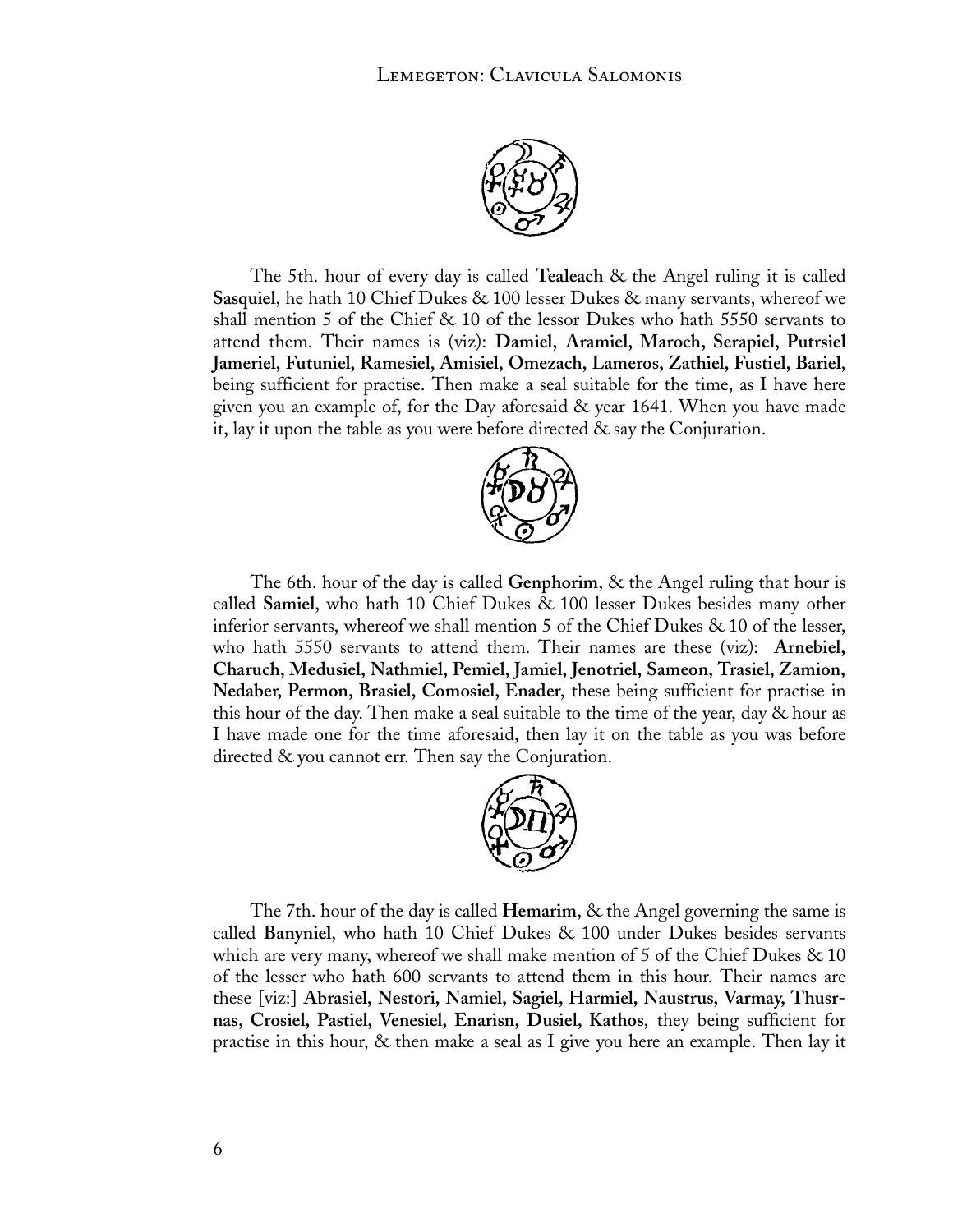on the table as you were before directed & having all things in readiness, say the Conjuration.



The 8th. hour of the day is called **Jenamin**, & the Angel that governs the same is called **Osmadiel**, who hath 10 Chief Dukes & 100 lessor Dukes besides many other servants, whereof we shall make mention of 5 of the Chief Dukes & 10 of the lesser who hath 3100 servants to attend them, they being sufficient for practise. Their names are (viz) **Serfiel, Amatim, Chroel, Mesiel, Lantrhes, Demaros, Janosiel, Larfuti, Vemael, Thribel, Mariel, Remasin, Theoriel, Framuin, Ermiel**, & then make a seal for the 8th. hour as is showed by this seal which is made for an example. Then lay it on the table  $\&$  say the Conjuration.



The 9th. hour of the day is called **Carron** & the Angel ruling it is called **Uvadriel**, who hath many Dukes both of the greater & lesser order, besides many other servants which are more inferior, whereof 10 of the greater & 100 of the lesser Dukes hath 192980 servants in order to obey & serve them, whereof we shall mention the names of 5 of greater Dukes & 10 of the lesser Dukes, who hath 650 Chief servants to attend on them in this hour, being sufficient for practise. Their names are these (viz) **Astromiel, Charnis, Pamorij, Damiel, Madriel, Chromos, Menos, Brasiel, Nesarin, Zoijmiel, Trubas, Zarmiel, Lameson, Zasnoz, Janediel**, & when you have a desire to make an experiment in this hour, make a seal as aforesaid, the form of this for an example & when it is made, lay it on the Table as aforesaid and then say the conjuration.



The 10th. hour in any day is called **Lamathon** & the Angel ruling it is called **Oriel**, who hath many Dukes & servants divided into orders which contains 5600 Spirits, whereof we shall mention 5 of the Chief Dukes & 10 of the next lesser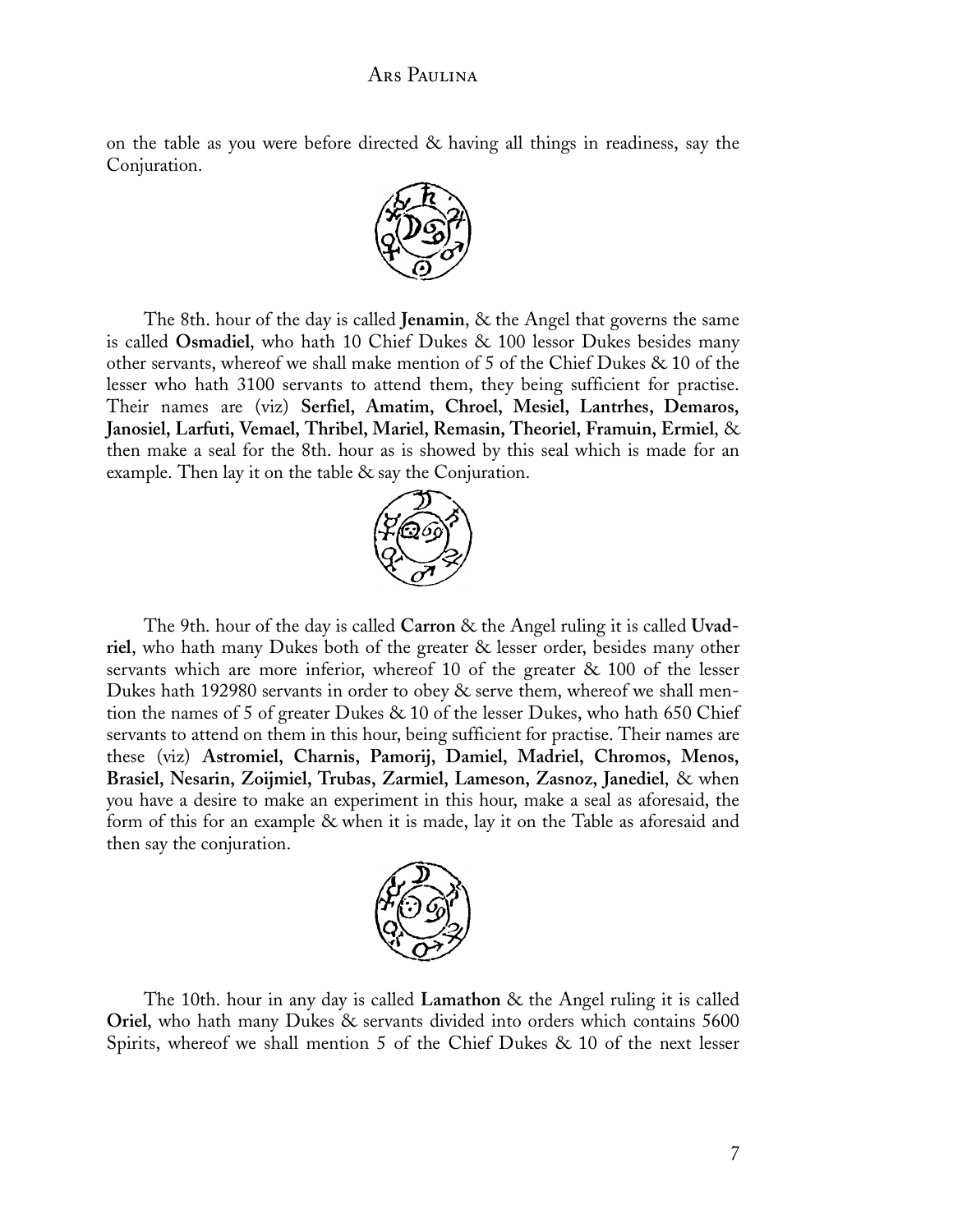Dukes, who hath 1100 servants to attend on them, they being sufficient for practise. Their names are these (viz) **Armasi, Darbiel, Penaly, Mefriel, Choreb, Lemur, Oymas, Charnij, Zazior, Naveron, Zantros, Busiton, Nameron, Krunoti, Alfrael**. And when you have a desire to practise in this hour, make a seal suitable to the time, as this here is made for the 10th. hour on Wednesday the 10 day of March 1641 &c.



The 11th. hour in any day is called **Manelohim** & the Angel governing this hour is called **Bariel**, 1 who hath many Dukes & servants which are divided into 10 parts which contains 5600 Spirits, whereof we shall mention 5 of the Chief Dukes of the first order & 10 lesser Dukes of the second order, who hath 1100 to attend them, they being sufficient for practise. Their names are these (viz) **Almarizel, Parlimiel, Chadros, Turmiel, Lamiel, Menafiel, Demasor, Omary, Hehuas, Zemoel, Ahuas, Perman, Comiel, Temas, Lanifiel**, & then do all things in order as aforesaid &c.



The 12th. hour of every day is called **Nahalon** & the Angel governing this hour is called **Beratiel**, who hath many Dukes & other servants which is divided into 12 degrees, the which contain to the number of 3700 Spirits in all, whereof we shall make mention of 5 of the greater Dukes  $& 10$  of the next order who hath a 1100 servants to attend them, they being sufficient for practise. Their names are these (viz) **Camaron, Attrafrd**<sup>2</sup>**, Penatiel, Demarec, Famaris, Pamiel, Nerostiel, Emarson, Uvirix, Sameron, Edriel, Chorion, Romiel, Tenostiel, Uamary**, & then make the seal & do as Aforesaid &c.



<sup>1.</sup> Possibly "Baviel". The writing is unclear.

<sup>2.</sup> This name is crossed by a horizontal line, making it difficult to interpret. Alternatives include Attrafrel, Altrafrel.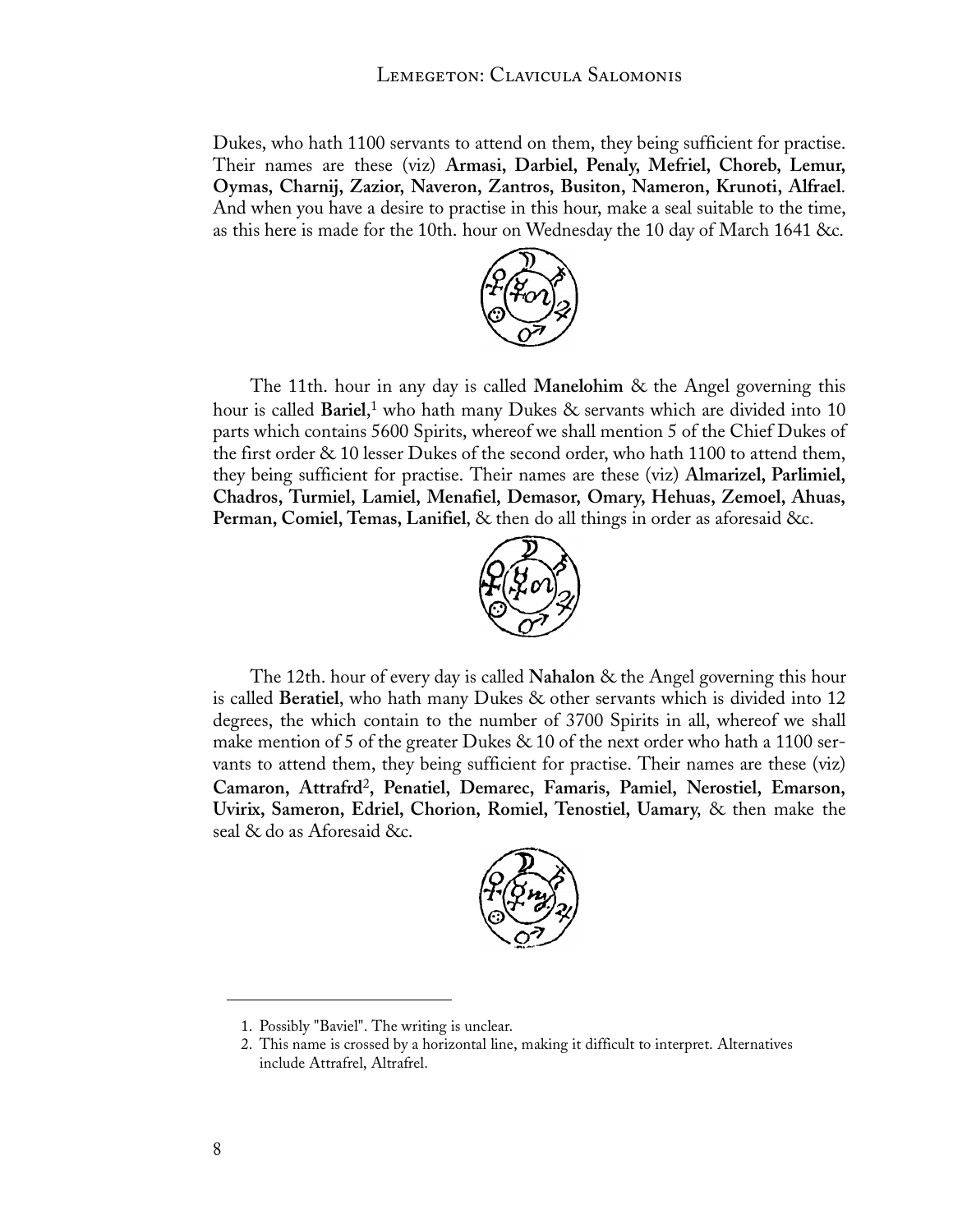The first hour of every night is called **Omalhavien**, & the Angel ruling it is called **Sabrachon**, who hath 1540 Dukes & other servants which are divided into 10 orders or parts, whereof we shall mention 5 of the Chief Dukes & 10 of the next order, they being sufficient for practise. Their names are these (viz) **Domaros, Amerany, Penoles, Mordiol, Nastul, Ramasiel, Omedriel, Frandedac, Charsiel, Darnason, Hayzoim, Enalon, Turtiel, Uvonel, Rimaliel**. They have 200 servants to attend them. & then prepare your seal suitable to the time & do all things as you were before directed &c.



The second hour of any night is called **Ponazur** & the Angel ruling it is called **Taktis**, who hath 101550 Spirits to attend him, they being divided into 12 degrees or orders. Whereof we shall mention 6 of the Chief Dukes of the first order & 12 of the next, they being sufficient for practise. Their names are (viz) **Almodar, Famoriel, Nedros, Ormozin, Chabril, Praxiel, Parmaz, Vomeroz, Emariel, Fromezin, Ramaziel, Granozy, Gabrynoz, Mezcoph, Tamariel, Venomiel, Janaziel, Zemizim.** These have 1320 servants to attend them in this hour, to do their will. & when you will prepare your seal & do it in all things as before directed & you cannot err.



The 3rd. hour of every night is called **Guabrion**, and the Angel governing it is called **Sarquamech**, who hath 101550 Dukes & servants to attend him, which is divided into 12 degrees or orders, whereof we shall mention 6 Dukes of the first order & 12 of the second order, they being sufficient for practise. Their names are (viz) **Monarim, Chrusiel, Penergoz, Amriel, Deminoz, Noztozoz, Evamiel, Sarmezyrs, Haylon, Uvabriel, Thurmytzol, Fromzon, Vanoir, Lemaron, Almonayzod, Janishyel, Mebrotzed, Zanthyozod**. These have 1320 servants to attend them. & when you will make any experiment, make a seal proper to the time & do all things as aforesaid &c.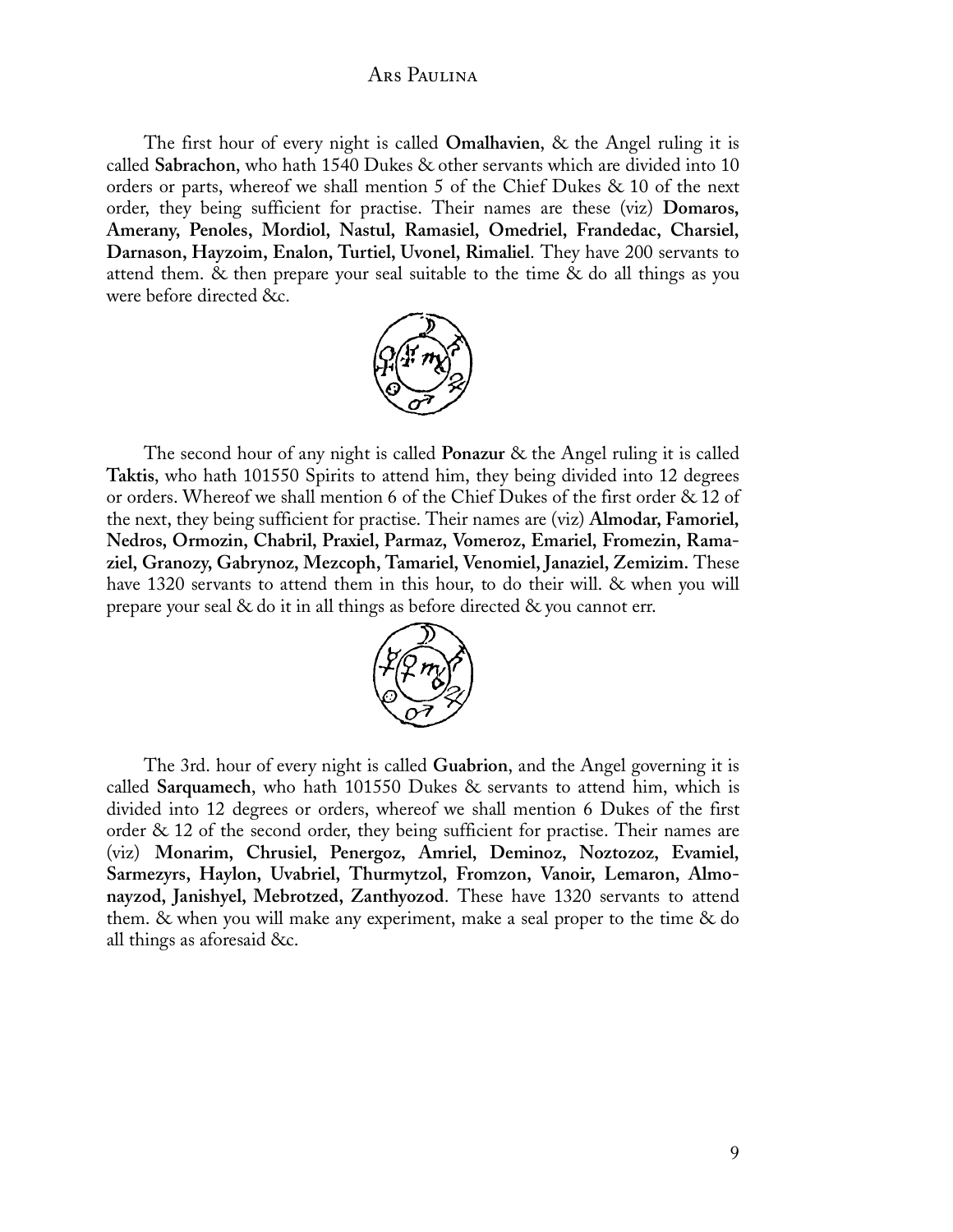

The 4th. hour of the night is called **Ramersi**, & the Angel governing it is called **Jdfischa.** He hath 101550 Dukes to attend & other servants (which) are divided into orders or degrees to attend him, whereof we shall mention 6 of the Chief Dukes & 12 of those Spirits of the second order, they being sufficient for practise. Their names are (viz) **Armesiel, Iudoruan, Manoij, Lozor, Mael, Phersiel, Remozyn, Raisiel, Gemezin, Frosmiel, Haymayzod, Gapuviel, Jasphiel, Lamodiel, Adroziel, Zodrel, Bromiel, Coreziel, Etnatriel.** These have 7260 servants to attend them. & when you have a desire to make an experiment, make your seal & do as aforesaid, &c.



The 5th. hour of every night is called **Sanayfor** and its Angel is called **Abasdashon.** He (has) 101550 Dukes & other servants at his command, they being divided 12 degrees or orders, whereof we shall mention 12 of the Dukes belonging to the first order & as many of the second, they being sufficient for practise in this hour. Their names are as followeth (viz) **Moniel, Charaby, Appinel, Dematron, Necorin, Hameriel, Vulcamiel, Semelon, Clemary, Venesear, Samerin, Zantropis, Herphatzal, Chrymos, Palrozin, Nameten, Baymasos, Phaytiel, Neszomy, Uvesalor, Carmax, Vinariel, Kralina, Habalon**, who hath 2400 servants to attend them. Then make your seal according to the time when you go to make an experiment  $\&$  do all things as aforesaid, & you cannot err.



The 6th. hour of the night is called **Thaasoron** and the Angel governing it is called **Zaazenach**, who hath 101550 Dukes & other servants to attend him, they being divided into 12 orders, whereof we shall mention 12 of the Chief Dukes in the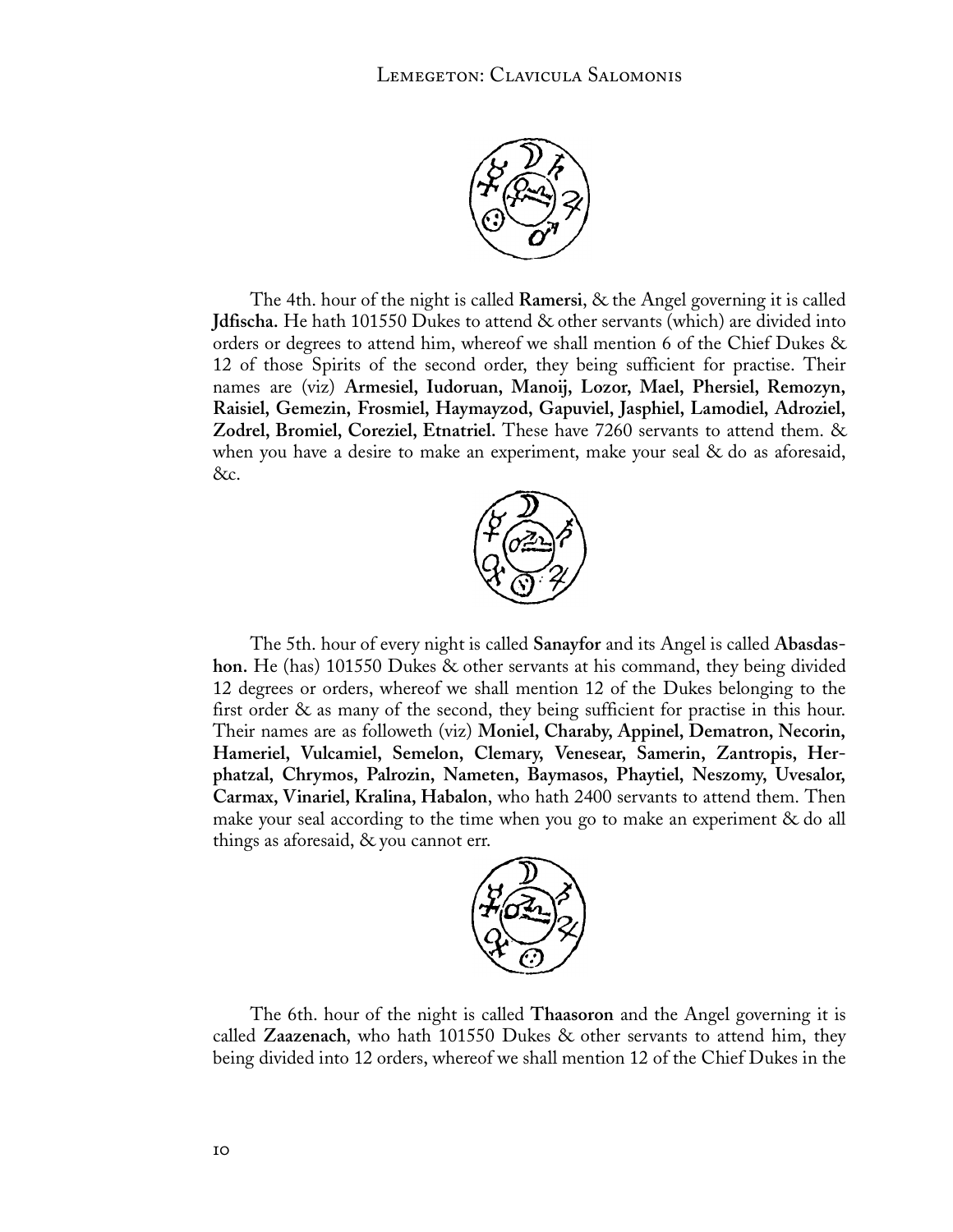first order & 6 of the second order, they being sufficient for practise in this hour. Their names are these (viz) **Amonzij,**1 **Menoyik, Pronestix, Ivamendor, Chorahol, Dramazod, Tuberiel, Humaziel, Lenaziel, Lamerotzod, Xerphiel, Zeziel, Pammon, Dracon, Gemetzol, Gnaviel, Rudozer, Satmon**, who hath 2400 servants to attend them, when you go to work, make your seal & do all things as before directed.



The 7th. hour of the night is called **Venador** & its Angel is called **Mendrion**, who hath 101550 Dukes & other servants to attend him, they being divided into 12 orders, whereof we shall mention 12 of the first Chief Dukes & 6 of the next order, they being sufficient for practise. Their names are (viz) **Mumiel, Choriel, Genaritzos, Poudroz, Memesiel, Someriel, Ventariel, Zachariel, Dubraz, Marchiel, Jonadriel, Pomoniel, Rayziel, Fornitzod, Amapion, Imonyel, Framoch, Machmag**, who hath 1860 servants to attend them, when you intend to work, make your seal proper to the time, day & hour, & do all other things as you were before directed.



The 8th. hour of every night is called **Ximalim** & the Angel ruling is called **Narcriel**, who hath 101550 Dukes & other servants to attend him, being divided into 12 degrees, whereof we shall mention 12 Dukes on the first order & 6 of the next, they being sufficient for practise in this hour. Their names are (viz): **Cambiel, Nedarim, Astrecon, Marifiel, Dramozin, Lustision, Amolzom, Lemozar, Xernisiel, Kanorfiel, Bufanotzod, Jamodroz, Xanoriz, Pastrion, Thomax, Hobrazim, Zimeloz, Gramsiel**, who hath 30200 servants to attend them. When you intend to work, make your seal to this hour as this example is, and do as aforesaid.

<sup>1.</sup> The "z" in this word is much larger and darker than the remaining letters, and the "i" is little more than a dot, the rest of it obscured by the z. The word could as readily be seen as Amonzy.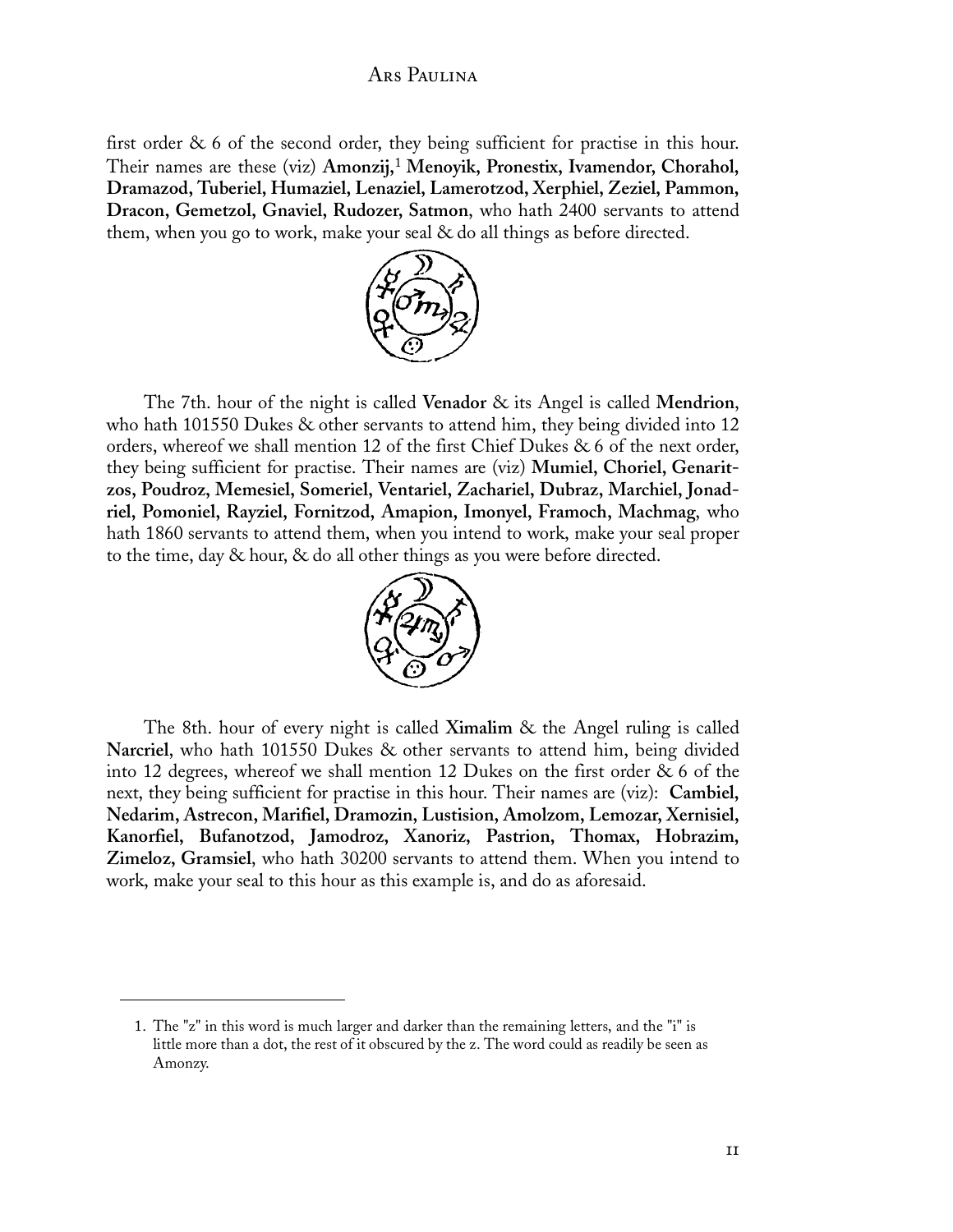

The 9th. hour is called **Zeschar** & the Angel ruling is called **Pamiel.** He hath 101550 Dukes & other servants to attend him (which) are divided into 12 hours, whereof we shall mention 18 of the Chief Dukes. Their names are (viz) **Demnnameals, Adyapon, Chermel, Fenadross, Vemasiel, Crnary, Matiel, Xenoroz, Brandiel, Evandiel, Jamriel, Befranzij, Jachoroz, Xanthir, Armapi, Orucas, Saraiel**, who hath 1320 servants to attend them. When you intend to work in this hour of the night make a seal proper to the time & do all things else as you were before directed.



The 10th. hour (of the night) is called **Malcho** & the Angel governing it is called **Iasgnarim**, which hath 100 chief Dukes & 100 lesser Dukes, besides many other servants whereof we shall mention 6, three of the first & three of the second order, who hath 1628 servants to attend them. Their names are (viz) **Laphoriel, Emerziel, Nameroizod, Chameray, Hazariel, Vramiel**. Then make a seal & do as you were directed in all things, &c.



The 11th. hour of the night is called **Alacho**, & the Angel governing it is called **Dardariel**, who hath many Dukes & servants, whereof we shall mention 14 of the Chief Dukes & 7 of the next lesser order, who hath 420 servants to attend them. They are all good & obey Gods laws, their names are (viz) **Cardiel, Permon, Armiel, Nastoriel, Casmiros, Damoriel, Fumarel, Masriel, Hariaz, Damer, Alachus, Emeriel, Mavezoz, Alaphar, Hemas, Druchas, Carman, Elamiz, Iatrziul, Lamerly, Hamerytzod.** & then make your seal proper to the time & do as aforesaid &c.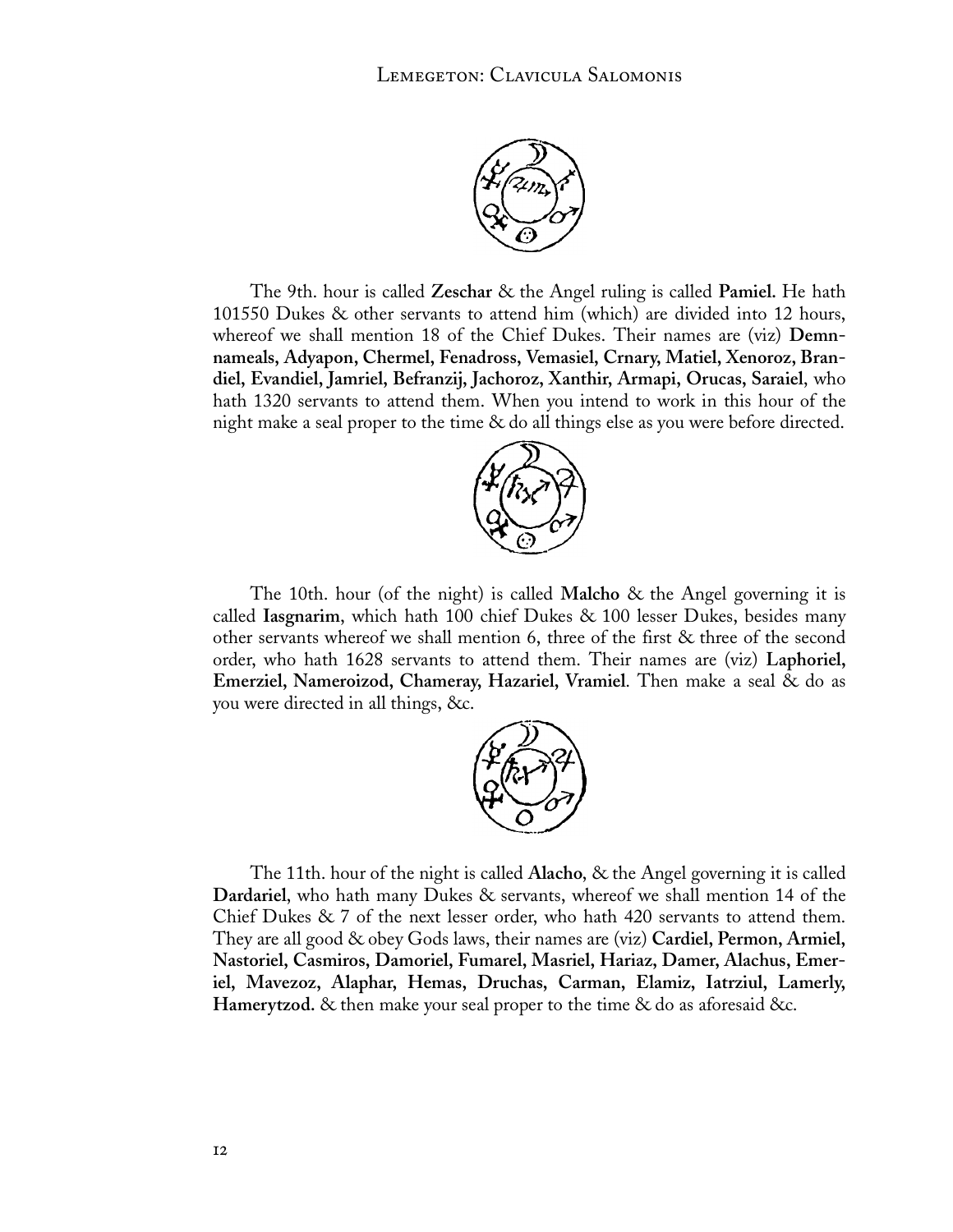

The 12th. hour of the night is called **Xphan** & the Angel governing it is called **Sarandiel**, who hath many Dukes & servants, whereof we shall mention 14 of the Chief & good Dukes & 7 of the next & second order, who hath 420 servants to attend on them. Their names are as followeth: **Adomel, Damasiel, Ambriel, Meriel, Denaryzod, Etharion, Kbriel, Marachy, Chabrion, Nestorel, Zachriel, Naveriel, Damery, Namael, Hardiel, Nefrias, Irmanotzod, Gerdriel, Dromiel, Ladrotzod, Melanas.** & when you desire to make an experiment, make a seal proper to this hour, observe the day & time of the year, and all other directions as aforesaid &c.



Then say the Conjuration following &c.

#### The Conjuration:

*O thou Mighty & potent Angel Samael, who rulest the first hour of the day, I the servant of the most high God, do Conjure & instruct thee in the name of the most high omnipotent & immortal God of Hosts Jehovah |\*| Tetragrammaton & by the name & in the name of that God that you owe obediency to, & by the head of your Hierarchy & by the seal of mark you are known in power by, & by the 7 Angels that stands before the Throne of God, & by the 7 Planets & their seals & characters & by the Angel that ruleth the sign of the 12th. house which now ascends in thy first hour, that you would be so graciously pleased to gird up yourself together & by divine permission to move & come from all parts of the world wheresoever you be & show thyself visibly & plainly in this crystal stone to the light of mine eyes, speaking with a voice intelligible & to my understanding, & that you would be favorably pleased that I may have thy familiar friendship & constant society both now and at all times when I shall call thee forth to visible appearance, to inform & direct me in all things that shall seem good & lawful unto the Creator & thee, O thou great & powerful Angel Samael I invocate Adjure Command & most powerfully call you forth from your orders & places of residence to visible appearance in & through these great & mighty incomprehensible Signall & divine name of the great God who wast, is & ever shall be, Adonay Zebaoth, Adonay Amioram, Hagios Aglaon Tetragrammaton & by & in the name Primeumaton which commandeth the whole host of heaven, whose power & virtue is most Effectual for the calling you forth & command you to transmit your rays perfectly to*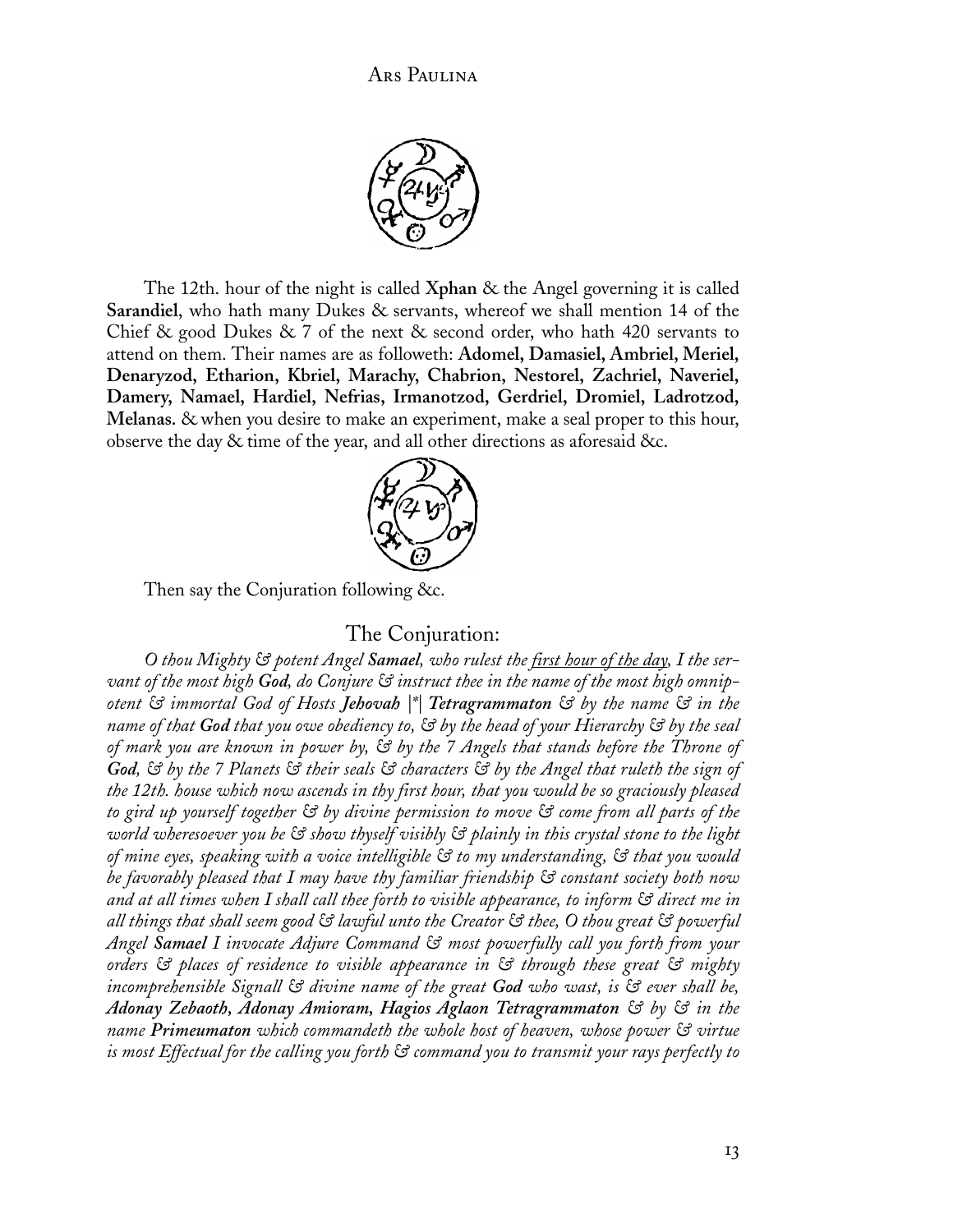*my sight & voice to my ears, in & through this Celestial Stone, that I may plainly see you & perfectly hear you speak unto me, therefore move O thou mighty & blessed Angel Samael, & by his present name of the great God Jehovah, & by the Imperial Dignity thereof, descend & show your self visibly & perfectly in a pleasant & comely form before me in this Crystal Stone to the sight of mine eyes, speaking with a voice intelligible to apprehension, declaring & accomplishing all my desires that I shall ask or require of you, both herein & whatsoever truth or thing also that is just & lawful before the presence of Almighty God the Giver of all good gifts, unto whom I beg that he would be graciously pleased to bestow upon me, O thou servant of mercy Samael, be thou therefore friendly unto me & do for me, as the servant of the most high God, so far as God shall give you power to perform, whereunto I move you both in power & presence to appear, that I may sing with thee his holy Angel O-Napa-ta-man halle-le-la-jah, Amen*.

But before you call any of the Dukes, you are to Invocate the Chief governing Angel that governs the hour of the day or night, as followeth: "*O thou mighty & potent Angel Samael, who by the decree of the most high King of Glory, Ruler & governor of this first hour of the day, I, the servant of the Highest, do desire & intreat you in & by these 3 great & potent names of God: Agla On Tetragrammaton, & by the power & virtue thereof, to assist & help me in my affaires & by your power & authority to send & cause to come & appear unto me, all or any of those Angels that I shall call by name that are residing under your government, to instruct, help aid and assist in all such matters or things according to their office as I shall desire or request of him or them & that they may do for me as for the servant of the Highest, Amen*."

 Then begin as followeth: "*Thou mighty & potent Angel Ameniel, who is the first & principal Duke ruling by divine pearission under the great & potent Angel Samael, who is the first great & mighty Angel ruling the first hour of the day, (I) the servant of the most high God do conjure & invocate thee in the name of the most Omnipotent & immortal Lord God of Hosts Jehovah* |\*|"... so on as before, at this mark |\*| in the conjuration of **Samael** (as aforesaid), and when the Spirit is come, bid him welcome, then ask your desire & when you have done, dismiss him according to the order of dismissing.

The End of the First Part of the Book Pauline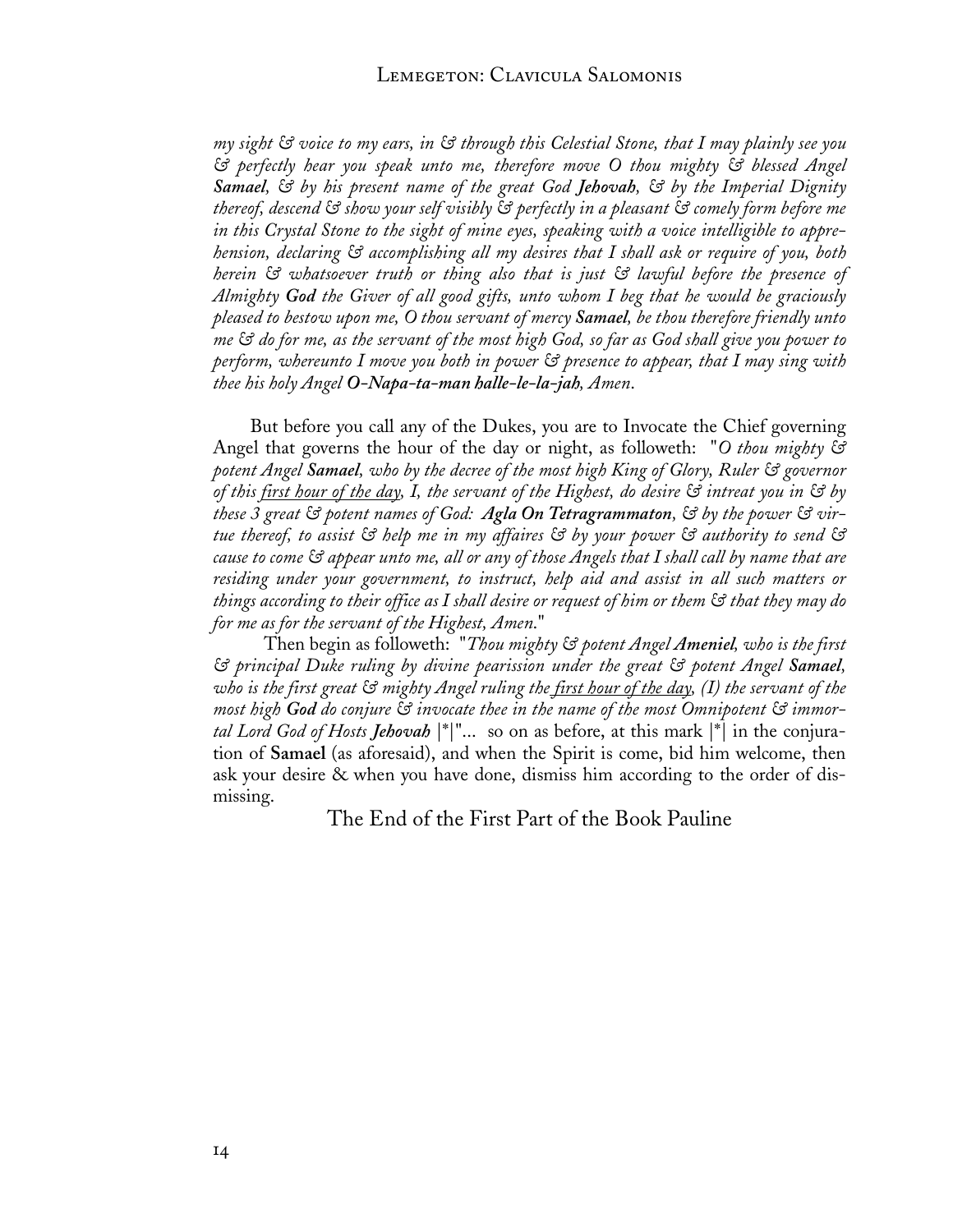# The Second part of this Book of Solomon of the Art of Pauline, is as followeth:

This second part contains the Mystical names of the Angels of the Signs in general & also the Angels of every degree of the signs in general, which is called the Angels of men, because that in some one of these signs & degrees every man is born in, therefore he that knows the minutes of his birth, he may know the name of the Angel that governs him, & thereby he may attain to All Arts & Sciences yea, to all the wisdom & knowledge that any mortal man can desire in this world. But note this, that these Angels that are attributed to the fire hath more knowledge therein than any other, and those of the water hath more knowledge therein than any other, and also those of the earth hath knowledge therein than any other, and likewise those of the air. And to know which belongs to the fire, earth, air & water, observe the nature of the signs & you cannot err, for those that is attributed Aries is of the same nature Fiery,  $\&$  so the like in the rest, but if any planet be in that degree that ascends, then that Angel is of the nature of the sign & planet both, & observe the following method & you cannot but obtain your desire &c.

**HERE FOLLOWETH A TABLE OF THE SIGNS & PLANETS & THEIR NATURES**.

| <b>S</b> |       | ₫    | $\mathbb C$ | $_{\odot}$    |       |             | ර'          | $\overline{2}$ | $\hbar$        | $\hbar$    | $\overline{2}$ |
|----------|-------|------|-------------|---------------|-------|-------------|-------------|----------------|----------------|------------|----------------|
|          | ୪     |      | <u>ତ</u>    | ४८            | mp    | $\triangle$ | $m_{\star}$ |                | 76             |            |                |
| Fire     | Earth | Air  | Water       | Fire          | Earth | Air         | Water       | Fire           | Earth          | Air        | Water          |
| Aiel     | Tual  | Giel | Cael        | <sup>Ol</sup> | Violl | Jael        | Sosol       | Swaia<br>-seh  | Casu-<br>iasah | Au-<br>sum | Pasel          |

These be the 12 Angels that are attributed to the 12 signs (of the Zodiac), because of those that hath not got the very degree of their nativity, so that they may make use of these Angels, if be so that they know the sign that ascends.

 The other Angels which are attributed to every degree of every sign of the Zodiac are as followeth: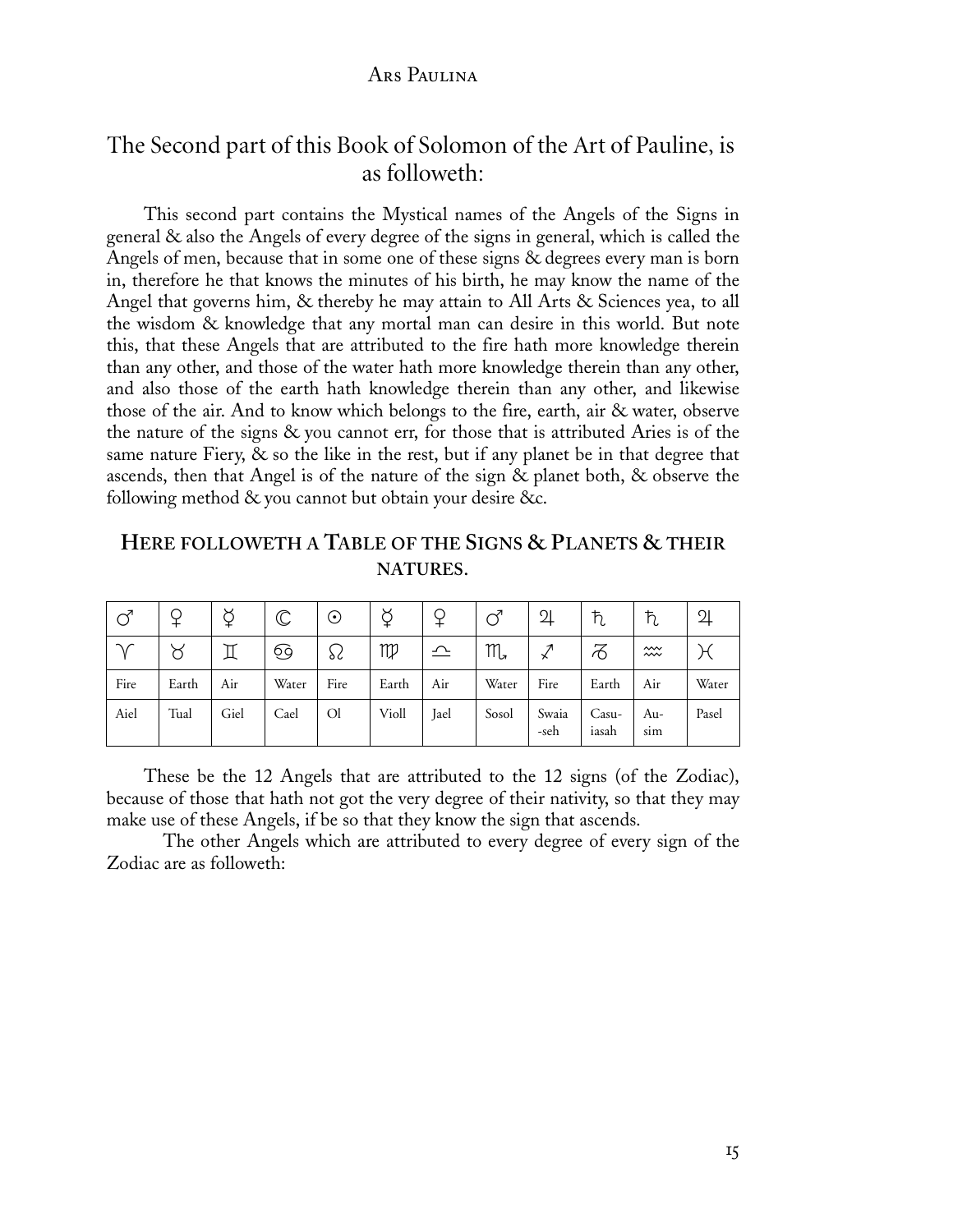# LEMEGETON: CLAVICULA SALOMONIS

|              | Υď      | ¥<br>୪   | ΠÞ      | ල ල     | $\Omega$ $\odot$ | $mp$ $\circ$ | 스 오           | $M_{\bullet}$ $\circlearrowleft$ | √<br>와        | るれ            | ≈ ħ            | H 4      |
|--------------|---------|----------|---------|---------|------------------|--------------|---------------|----------------------------------|---------------|---------------|----------------|----------|
| $\mathbf{1}$ | Bial    | Letiel   | Latiel  | Sachiel | Mochiel          | Coliel       | Ibaich        | Toliel                           | Taliel        | Chahel        | Chamel         | Lachiel  |
| 2            | Gosiel  | Niyael   | Najael  | Motiel  | Satiel           | Lonael       | Eagiel        | Joniel                           | Jamael        | Tomael        | Tosael         | Nohiel   |
| 3            | Hacl    | Sachiel  | Sachael | Stiel   | Aiel             | Nosael       | Lahael        | Cosiel                           | Casiel        | Jaajah        | Jaajah         | Sanael   |
| 4            | Ganiot  | Gueliel  | Gualiel | Sachiel | Mochiel          | Sangiel      | Uaviel        | Laugael                          | Laugael       | Casmel        | Camiel         | Gnasiel  |
| 5            | Zaciot  | Ponoel   | Pamel   | Moliel  | Satiel           | Knaphel      | Saziel        | Naphael                          | Naph-<br>adel | Lamajah       | Lashiel        | Pangael  |
| 6            | Cognel  | Toxisiel | Tzisiel | Aniel   | Aniel            | Patziel      | Gnach-<br>iel | Satziel                          | Satziel       | Naajah        | Naajah         | Tzophal  |
| 7            | Taphael | Kingael  | Kingael | Sasael  | Masiel           | Tzakiel      | Gatiel        | Gnakiel                          | Gnakiel       | Sasaial       | Samael         | Kphiel   |
| 8            | Hael    | Raphoel  | Raphiel | Magnael | Songael          | Kriel        | Tzajael       | Poriel                           | Poriel        | Gnamiel       | Gnash-<br>iel  | Ratziel  |
| 9            | Caliel  | Tozael   | Gnetiel | Athiel  | Aphiel           | Rathiel      | Rohiel        | Tzathel                          | Tzaugel       | Paajah        | Paajah         | Taraziel |
| 10           | Lariot  | Gonhiel  | Bahiel  | Sobael  | Motziel          | Tangiel      | Raliel        | Kingiel                          | Kabiel        | T iel         | Tzaniel        | Mathiel  |
| 11           | Nathel  | Boriel   | Goriel  | Makel   | Sokel            | Gnabiel      | Tavael        | Robiel                           | Rogael        | Kiniel        | Kahiel         | Bongael  |
| 12           | Sagnel  | Gothiel  | Dathiel | Ariel   | Ariel            | Bagiel       | Gnamel        | Tagiel                           | Tadiel        | Riajah        | Raajah         | Gobiel   |
| 13           | Gabiel  | Dagnel   | Hogael  | Sothiel | Mothiel          | Godiel       | Bangiel       | Gnadiel                          | Gnahoel       | Tashiel       | Tamiel         | Dagiel   |
| 14           | Pegiel  | Vabiel   | Vabiel  | Magnael | Sagel            | Dahiel       | Gophel        | Bovael                           | Bovael        | Gonam-<br>iel | Gonas-<br>tiel | Hadiel   |
| 15           | Gadiel  | Zegiel   | Zagiil  | Abiel   | Abiel            | Hovael       | Datziel       | Goziel                           | Goziel        | Baajah        | Baajah         | Vahasah  |
| 16           | Khoel   | Chadiel  | Chadiel | Sagel   | Magiel           | Vaziel       | Hokel         | Dachiel                          | Dachiel       | Cashiel       | Gacniel        | Zavael   |
| 17           | Loviel  | Tohiel   | Tahoel  | Madiel  | Sadiel           | Zachiel      | Varziel       | Hophiel                          | Hophiel       | Damiel        | Dashiel        | Chaziel  |
| 18           | Hazael  | Javiel   | Javiel  | Ahiel   | Ahoel            | Chotiel      | Zethel        | Vajael                           | Vajael        | Haajah        | Haajah         | Tachael  |
| 19           | Gociel  | Chaziel  | Chazael | Lavael  | Mukel            | Tijel        | Chongel       | Zachiel                          | Zachiel       | Vashiel       | Vamiel         | Jabael   |
| 20           | Botiel  | Bachiel  | Bachael | Maziel  | Saziel           | Jochiel      | Tobiel        | Chabiel                          | Chabiel       | Zannel        | Zashiel        | Cajoal   |
| 21           | Giel    | Gotiel   | Gotiel  | Achiel  | Achiel           | Cabiel       | Jagiel        | Tagiel                           | Tagiel        | Chael         | Chael          | Bachiel  |
| 22           | Dachael | Dajel    | Dajoel  | Sotiel  | Matiel           | Bagiel       | Codiel        | Jadiel                           | Jadiel        | Tashiel       | Tamiel         | Gabael   |
| 23           | Habiel  | Hachael  | Hachael | Majel   | Goel             | Gadiel       | Bohel         | Chael                            | Cahael        | Jmojah        | Jashiel        | Dagiel   |
| 24           | Vagel   | Vabiel   | Vabiel  | Achael  | Achael           | Dahiel       | Sael          | Baviel                           | Baviel        | Ciajah        | Ciajah         | Hodiel   |
| 25           | Zadiel  | Zagiel   | Zagiel  | Sabiel  | Mabiel           | Hovael       | Daziel        | Gozael                           | Gozael        | Boshael       | Bomiel         | Vahoiah  |
| 26           | Chael   | Chadiel  | Chadiel | Magiel  | Sagiel           | Vasiel       | Hochiel       | Dachael                          | Dachael       | Gamiel        | Gashiel        | Zavael   |
| 27           | Tavael  | Tohael   | Tahiel  | Adiel   | Adiel            | Zachiel      | Vatiel        | Hatiel                           | Hatiel        | Daael         | Daael          | Chazael  |
| 28           | Jozel   | Javael   | Daiel   | Sahiel  | Mahiel           | G?otiel      | Zael          | Vagael                           | Vadael        | Hoshael       | Homiel         | Tachiel  |
| 29           | Chiel   | Chaziel  | Hoziel  | Moviel  | Savael           | Tazael       | Choch-<br>iel | Zachiel                          | Zahael        | Vannel        | Vashiel        | Jalael   |
| 30           | Heriel  | Sachael  | Vachael | Aziel   | Aziol            | Jachiel      | Tohiel        | Casiel                           | Chanel        | Zaajah        | Zaajah         | Cajael   |

**The Angels of the Degrees of the Zodiac**

These be the Angels of the Signs, & their seals followeth, being 12, every sign one.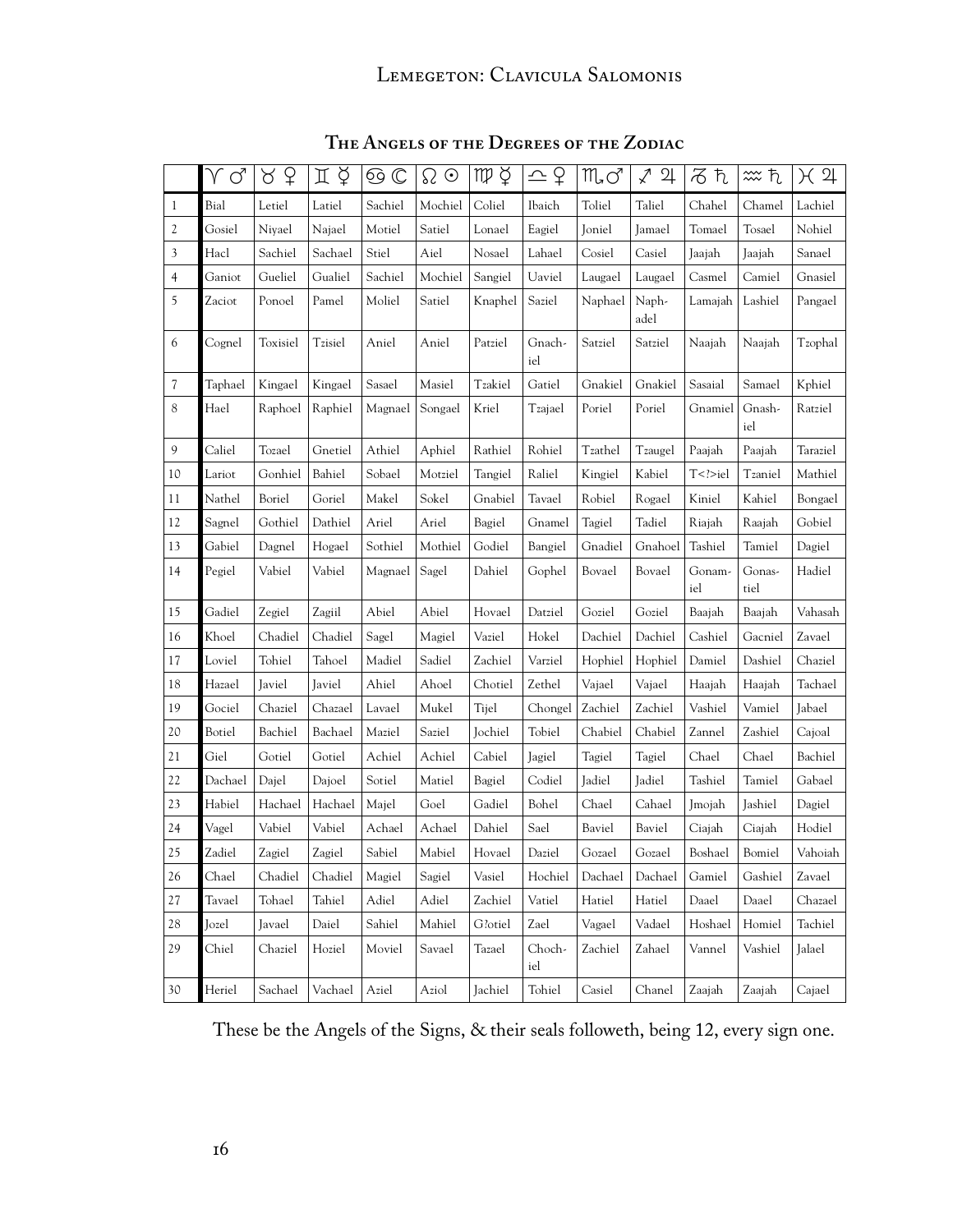These be the 12 Seals which is Attributed to the 12 Signs and the 360 Angels Aforesaid



Make this seal of  $\vec{C}$  1 ounce  $\odot$  2 Drams  $\c{Q}$  2 scruples  $\&$  melt them together when the  $\odot$  enters the first degree  $\curlyvee$  on the day of  $\circlearrowleft$ . When the  $\oslash$  is in the 9 or 10 degree of  $\sqrt{\ }$  make it or finish it.



Make this seal of  $\widehat{Q}$  1 ounce  $\mathfrak A$  1  $\mathop{\rm Dram}\nolimits$   $\mathop{\rm C}\nolimits^{\bullet}$  1  $\mathop{\rm Scupp}\nolimits$   $\mathfrak A$   $\mathfrak A$   $\mathfrak A$  melt them together in the very point the  $\odot$  enters  $\breve{\circ}$  & so finish it &c.



Make this seal of  $\odot$  1 Dram, &  $\odot$  1 Dram; melt them together when the  $\odot$ enters  $\mathbb I$  & make a lamen thereof when the  $\mathbb C$  is in  $\Omega$  or  $\mathcal H$ .







Make this seal of  $\mathbb C$  when the  $\odot$  enters  $\odot$  in the hour of  $\mathbb C$ , she generating  $\&$ in good Aspect.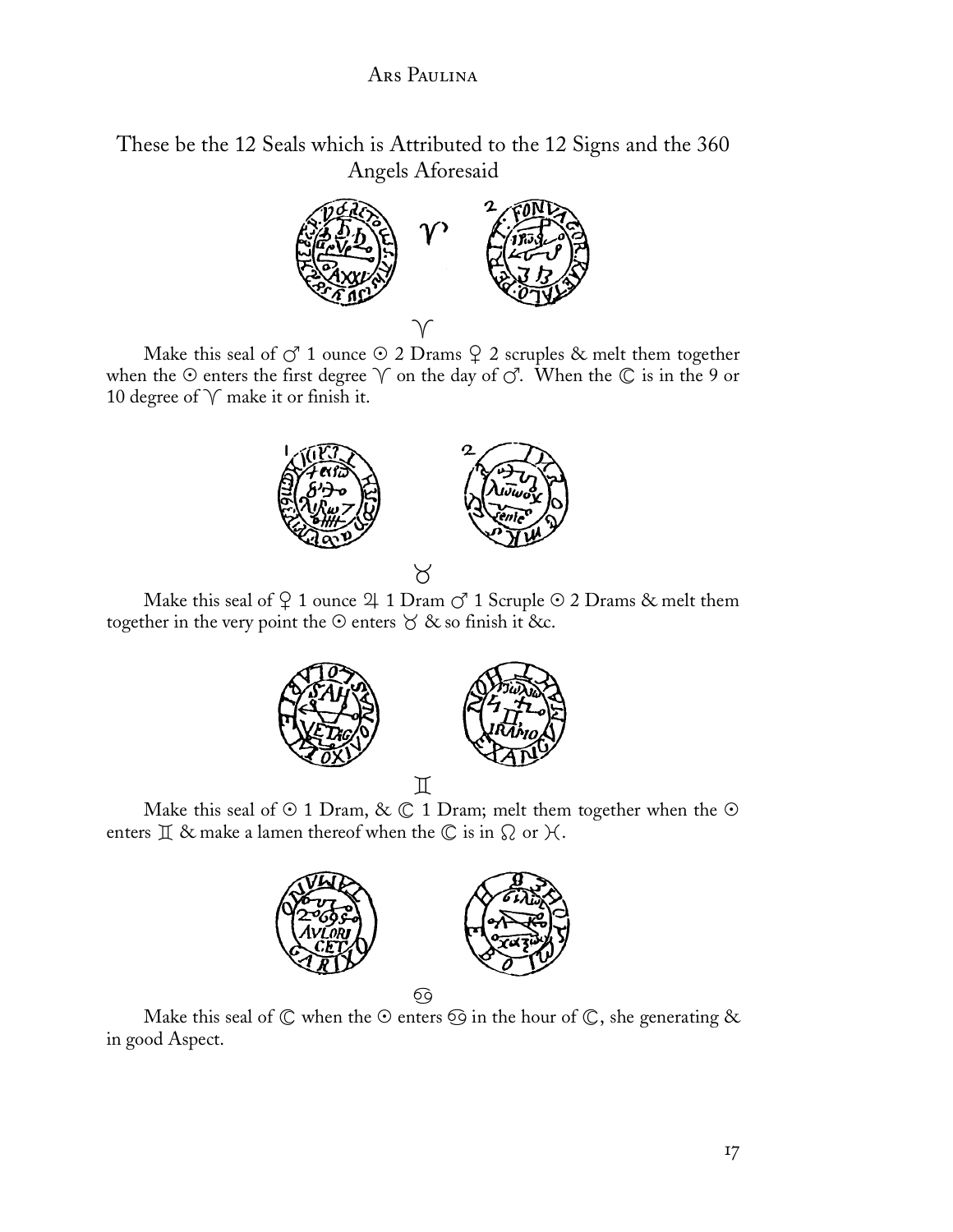

Make this seal when the  $\odot$  enters  $\Omega$ , of  $\odot$ . Then after, when  $\mathfrak A$  is in  $\mathfrak A$ , engrave the first figure, and the other side when the  $\mathbb C$  is in  $\mathcal H$ . It must not come to the fire but once when it is melted.



m

Make this seal when the enters , of - 1 Dram 1 Ounce 2 Drams 1 Scruple & melt them on  $\odot$  Day. Then after when  $\breve{\vee}$  is well aspected on his day, engrave the word & Characters you see in the figure.



Make this seal of  $\widehat{\varphi}$  melted & poured out & made when  $\odot$  enters  $\widehat{\phantom{\varphi}}$ .



Make this seal when of  $\circlearrowleft$  on his day & hour when the  $\circlearrowright$  enters  $\mathfrak{m}_s$  & in that hour engrave the fore part of it. Afterward, when the  $\odot$  enters  $\curlyvee$  engrave the other side.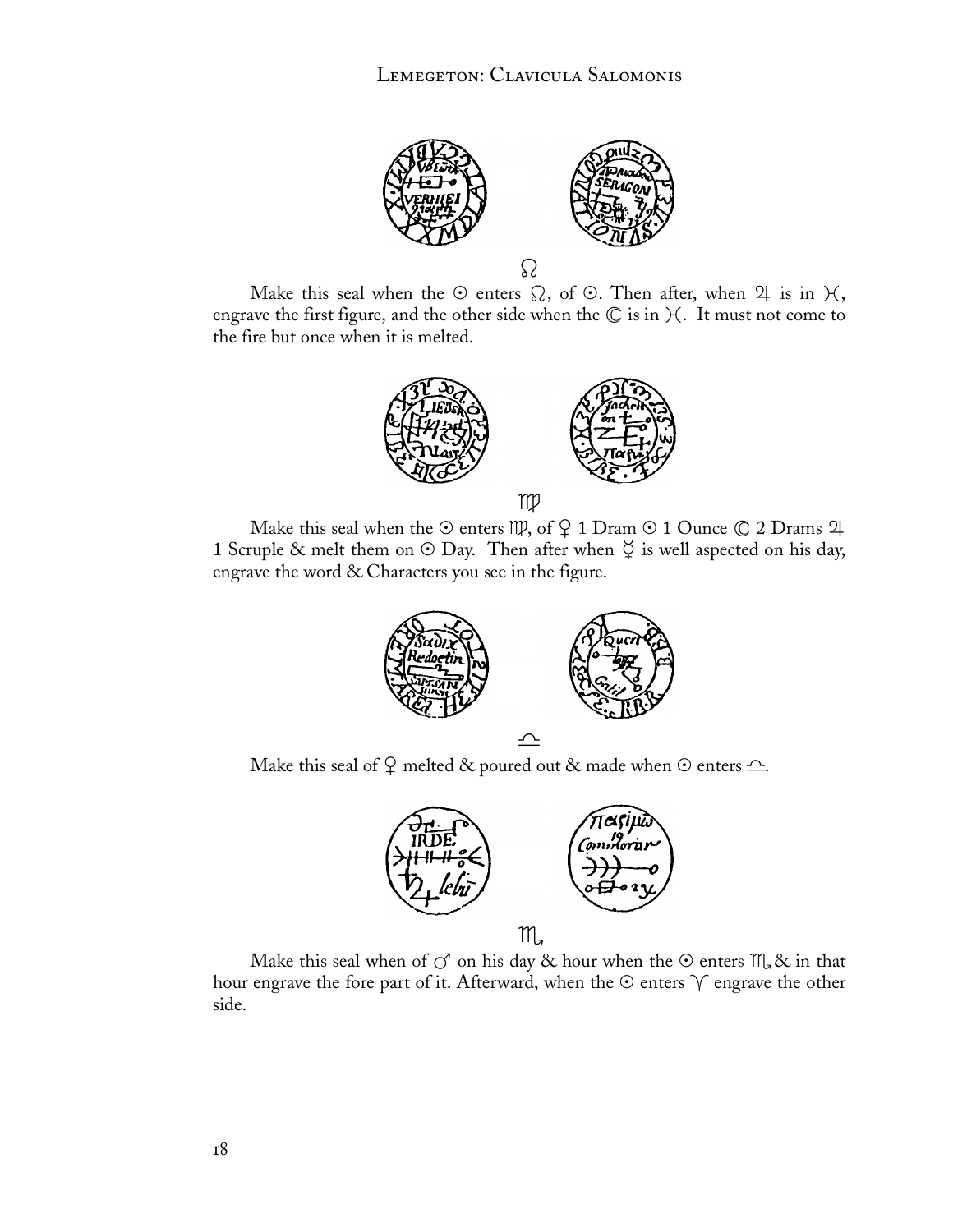

Make this seal when of pure  $\mathfrak A$  in the hour of the  $\odot$  enters  $\mathcal X$  & engrave it in the hour of  $\mathfrak A$ . This seal is to be hung in a Silver ring.



Make this seal of  $\odot$  & a ring of  $\circ$  to hang it in when the  $\odot$  enters  $\ddot{\sigma}$  & engrave it when  $\bar{b}$  is well aspected  $\bar{\alpha}$  in his day and hour.



Make this seal of  $\odot$  1 Ounce  $\ddagger$ , 2 Drams  $\circ$  1 Dram & melt them when the  $\odot$ enters  $\infty$  & engrave it as you see in this figure, when  $\hbar$  is in the 9th house.



Make this seal when the  $\odot$  enters  $\mathcal{H}$  , of  $\odot$   $\circlearrowleft$   $\,mathcal{Q} \,\, \& \,\mathbb{C},\,$  of each 2 Drams, of  $\mathfrak{A}$ 1 scruple & let it be melted to engrave the same hour the  $\odot$  enters  $\mathcal{H}$ .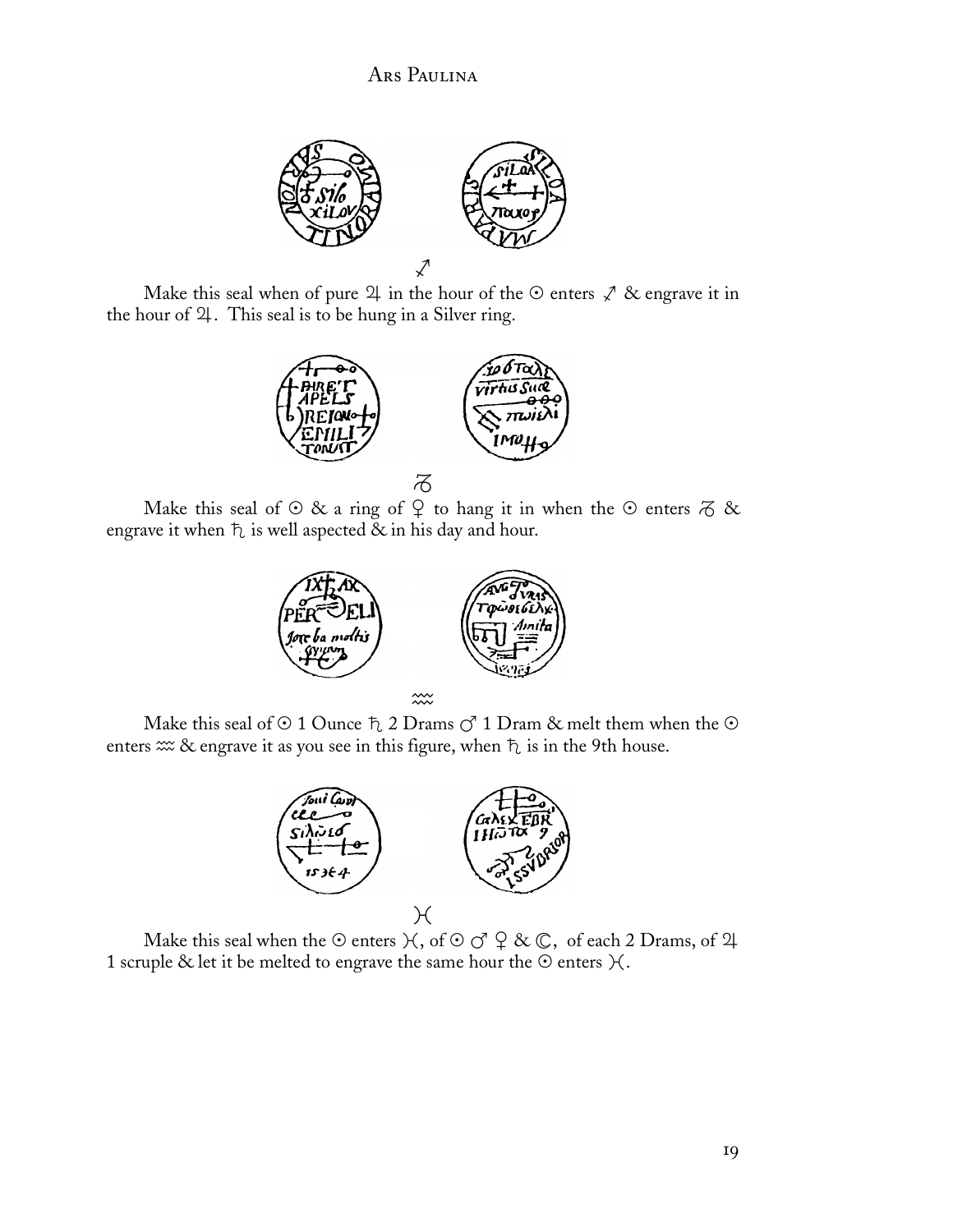So when you know the Angel that governs the sign & degree of your Nativity & having the seal ready that belongs to that sign & degree as is showed before, then you are next to understand what order he is of, as is showed herein the following part.

First these genijs that belong to the Fiery Region, that is  $\sqrt{\Omega} \not\subset$  and governed by Michael the great Angel who is one of the Chief Messengers of God, who is toward the South, therefore these genijs are to be observed in the first hour of a Sunday & at the 8th. hour, also at the 3rd. & 10th. at night, directing yourself toward that quarter, they appear in Royal Apparel holding scepters in their hands, and riding on a Lyon or a Cock, their robes are of red & saffron color & most comely, they assume the shape Crowned Queen & very beautiful to behold.

Secondly these genijs that are attributed to  $\gamma \gg \approx \pi$  are of the Earthly Regions & are governed by Vriel who hath 3 Princes to attend him (viz) Asaiel, Sochiel & Cassiel. Therefore the genijs that are Attributed to him  $\&$  these signs are to be observed in the West. They appear like Kings, having green & silver robes, or like little children or women delighting in hunting, & they are to be observed on Saturday in the 1st. & 8th. hours of the day & the 3rd. & 10th. of the night, in those hours you are with privacy to obtain your desires directing yourself towards the west as aforesaid.

Thirdly those genijs that are attributed to  $\mathbb{I} \subseteq \mathcal{X} \mathbb{R}$  are of the Airy Region whose soverign is called Raphiel, who hath under him 2 princes called Seraphiel & Miel. Therefore these genijs are attributed to him & those signs are to be observed towards the East, on a Wednesday the 1st. hour of the day & 8th., at night the 3rd. & 10th. hours. They appear as Kings or beautiful young men in robes of diverse colors but mostly like women transcendently handsome by reason of their admirable whiteness & beauty.

Fourthly & lastly, these genijs that are attributed to  $\odot$  M, &  $\times$  are of the Watery Regions & are governed by Gabriel who hath under him Samael, Madiel & Mael. Therefore these Genijs that are under these signs & are governed by Gabriel are to be observed on Mondays, towards the North at the 1st. & 8th. hours of the day & at night at the 3rd. & 10th. hours. They appear like Kings having green & silver robes or like little children or women delighting in hunting.

So in the next place, we are to observe the season of the year according to the constellations of the Celestial Bodies, otherwise we shall loose our labor, for if a genijs be of the Igneal Hierarchy its in vain to observe him in any other season but when the  $\odot$  enters these signs which is of his nature, that is  $\land\ \Omega$  &  $\not\sim$  . So if it be a genij of the Earth, he is to be observed when the  $\odot$  enters  $\odot$  MP &  $\ddot{\sigma}$ , & so the like in the rest. Otherwise thus: those genijs that are of the order of Fire are to be observed in the Summer Quarter & those of the Earth in Autumn, those of the Air in Spring, & those of the Water in Winter quarter. Their offices is to do all things that are just & lawful in the sight of the great God **Jehovah** & what is for our good & what shall concern the protection of our lives or beings or wellbeings & the doing good to our neighbors.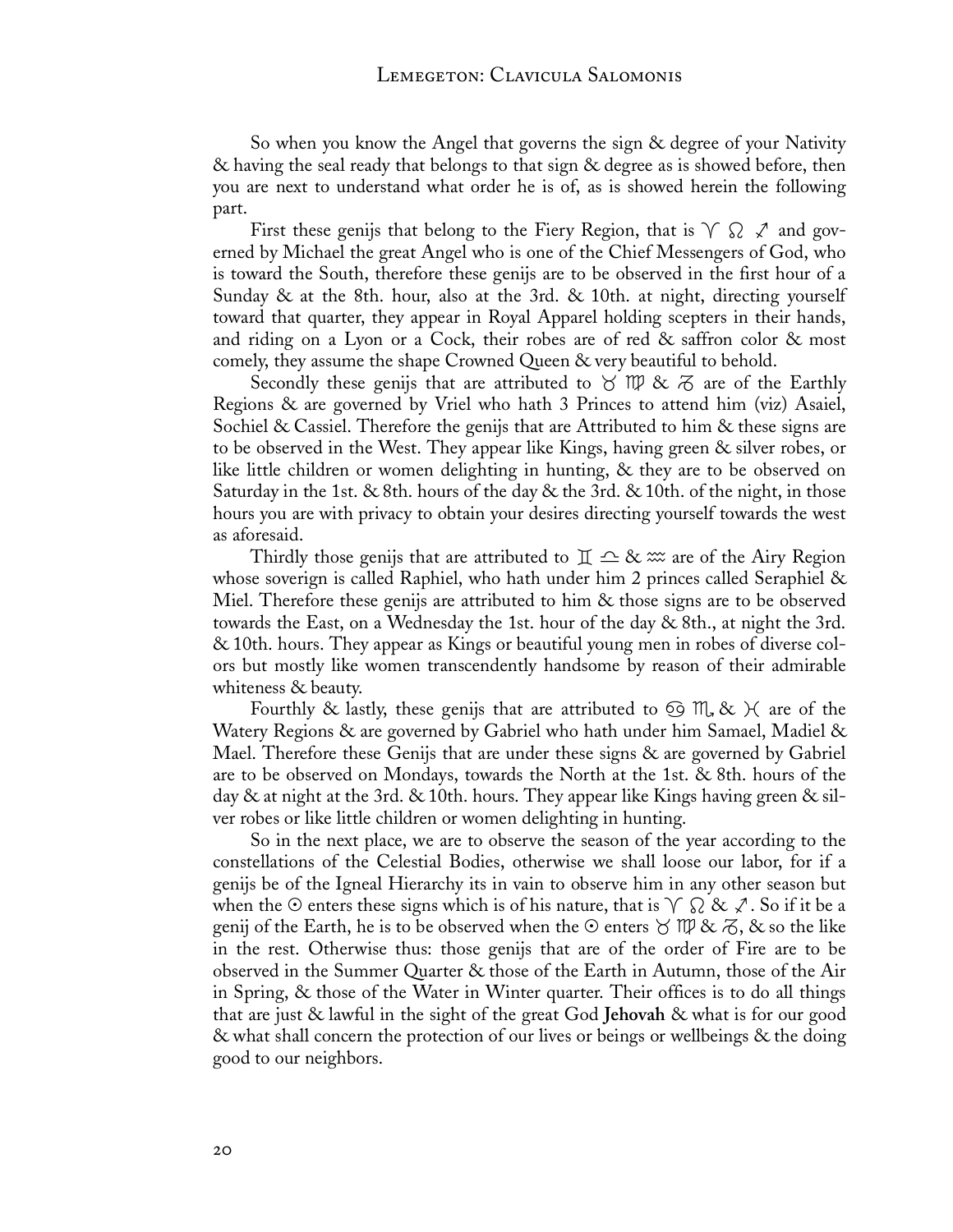Now he that hath a desire to see his genijs ought to prepare himself accordingly. Now if his genijs be of the Fire, his demands must be for the conservation of his body or person, that he receive no hurt from or by any fire, arms or guns or the like. & having a seal suitable ready prepared he is to wear it when he hath a desire to see his genijs that he may confirm it to him, that for the time to come he may not fail of his assistance & protection upon any occasion. But if his genijs be Aireal, he reconcileth mens natures, increaseth love & affection between them & causeth the desired love of Kings & Princes & secretly promotes Marriages. & therefore he that hath such a genius before he observes him shall prepare a seal suitable to his order, that he may have it confirmed by him in the day  $&$  hour of observation, whereof he shall see strange & wonderful effects. & so the like of the other 2 hierarchies.

& when the time is come that you would see your genijs, turn your face to that quarter the sign there is. & that, with prayer to God (they being composed to your fancy but suitable to the matter at hand) there thou shalt find him & having found him, sincerely acknowledge him, do your duty. Then will he, as being benign & sociable, illuminate your mind, taking away all that is obscure & dark in thy memory & make you knowing in all Sciences sacred & divine in an instant.

[Below is] A form of prayer which ought to be said upon that coast or quarter where the genijs is several times, it being an Exorcism to call the genij into the Crystal Stone. Note this prayer may be altered to the mind of the worker, for it is here sett for an example.

#### The Prayer

"*O thou great & blessed N my Angel Guardian, vouchsafe to descend from thy Holy mansion which is Celestial with thy holy influence & presence into this Crystal Stone, that I may behold thy glory & enjoy thy society, Aid & Assistance both now & forever hereafter, O thou that art higher than the 4th. heaven & knowest the secrets of Elanel, thou that ridest upon the wings of the wind & art mighty & potent in thy Celestial & supersublunary motion, do thou descend & be present I pray thee, I humbly desire & Intreat thee that if ever I have merited thy society or if any of my actions or intentions be real & pure & sanctified before thee, bring thy external presence hither & converse with me, one of thy submissive pupils, in & by the name of the great God Jehovah, whereunto the whole choir of heaven sings continually O Alappa-la-man Hallelujah, Amen*."

When you have said this prayer over several times, as occasion serveth, you will at last see strange lights  $\&$  passages in the stone  $\&$  at last you will see your genius, then give him a kind entertainment as you were before directed, declaring unto him your mind & what you would have done.

#### So Endeth The Book Pauline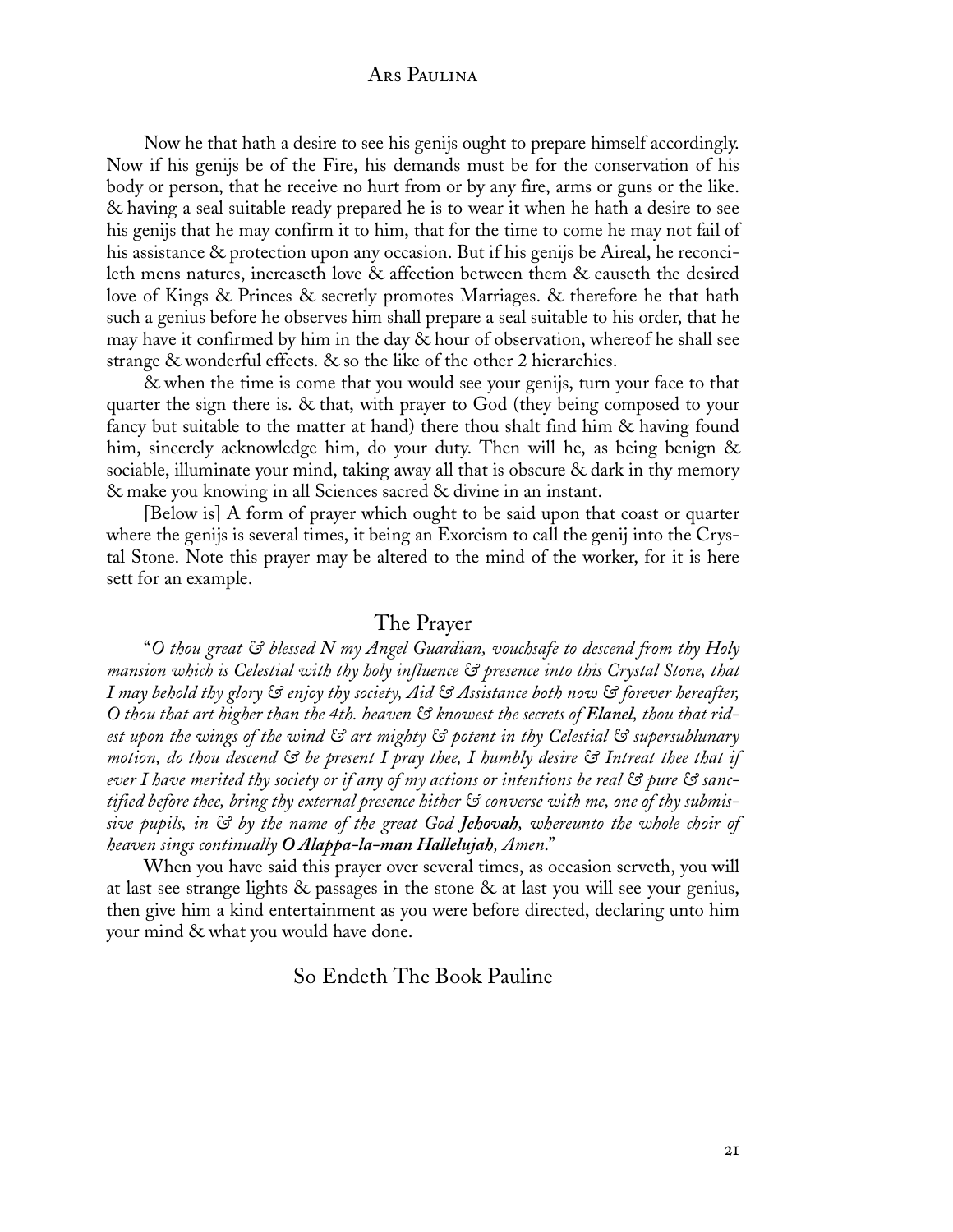# Afterword by the Editor

The text and diagrams of this book were taken directly from a copy of Sloane Manuscript 2731. The handwriting in this section was small and cramped, even in comparison with the rest of the manuscript. It is very difficult to distinguish between the copyist's "o", "e", and "a"; thus there is some variation from other published editions in the names of various angels. They are as accurate as I can make them, given the state of the original materials. Punctuation marks and capitalization are virtually non-existent in the manuscript, particularly in the parts describing the individual angels and their subordinates. The punctuation in this edition represents my own best guess as to how the run-on strings of words are divided into sentences.

The *Ars Paulina* is, in one way, the most sophisticated of the books of the *Lemegeton*. Unlike the other books, effective practice of its methods required a detailed knowledge of both mathematics and astronomy, possessed in those days only by those who could afford the full course of the traditional Liberal Arts education. As well, a tremendous amount of effort went into the preparations for any single operation of the Art. Calculating a single astrological chart by hand, without even the aid of a pre-calculated ephemeris, could consume many hours.

There is one flaw in this sophistication, and it appears in the first paragraph of the book. There the author describes how the power governed by the angels ruling the dawn hour varies according to the day; Lunar on Monday, Martial on Tuesday, etc. Presumably the angels of the remaining hours either govern the same power, or follow something akin to the traditional cabalistic system of planetary hours, described in the *Greater Key of Solomon* and many other places. The problem with this is that the procedures described in the remainder of the book suggest that an entirely different system is being used to determine the invoked powers.

To create the seal for the angels of a particular hour, the magician first casts the astrological chart for that hour in the day the work is to be done. The planetary glyph to be drawn in the center of the seal is the planet ruling the sign on the Ascendant of the chart. The glyphs of the remaining planets are drawn counterclockwise around the rim of the seal, starting with the fastest planet and ending with the slowest. Finally, for reasons not explained, the sign that is on the cusp of the *twelfth* astrological house is drawn in the center next to the ruler of the Ascendant.

Therefore the planet emphasized in the seal may be different from the planet ruling the day of the week. For example, the date of the author's examples fell on a Wednesday, but since Aries was rising at dawn, the central planet in the seal for that hour is Mars. The planet ruling the day only shows up in the seals when a sign it rules is rising at the beginning of an hour.

To invoke the angel of the hour, the magician is instructed to lay the Seal upon the Table of Practice. But he lays it upon the sigil of the planet ruling the rising sign, *not* upon the sigil of the Planet ruling the day and hour according to the cabalistic system of hours.